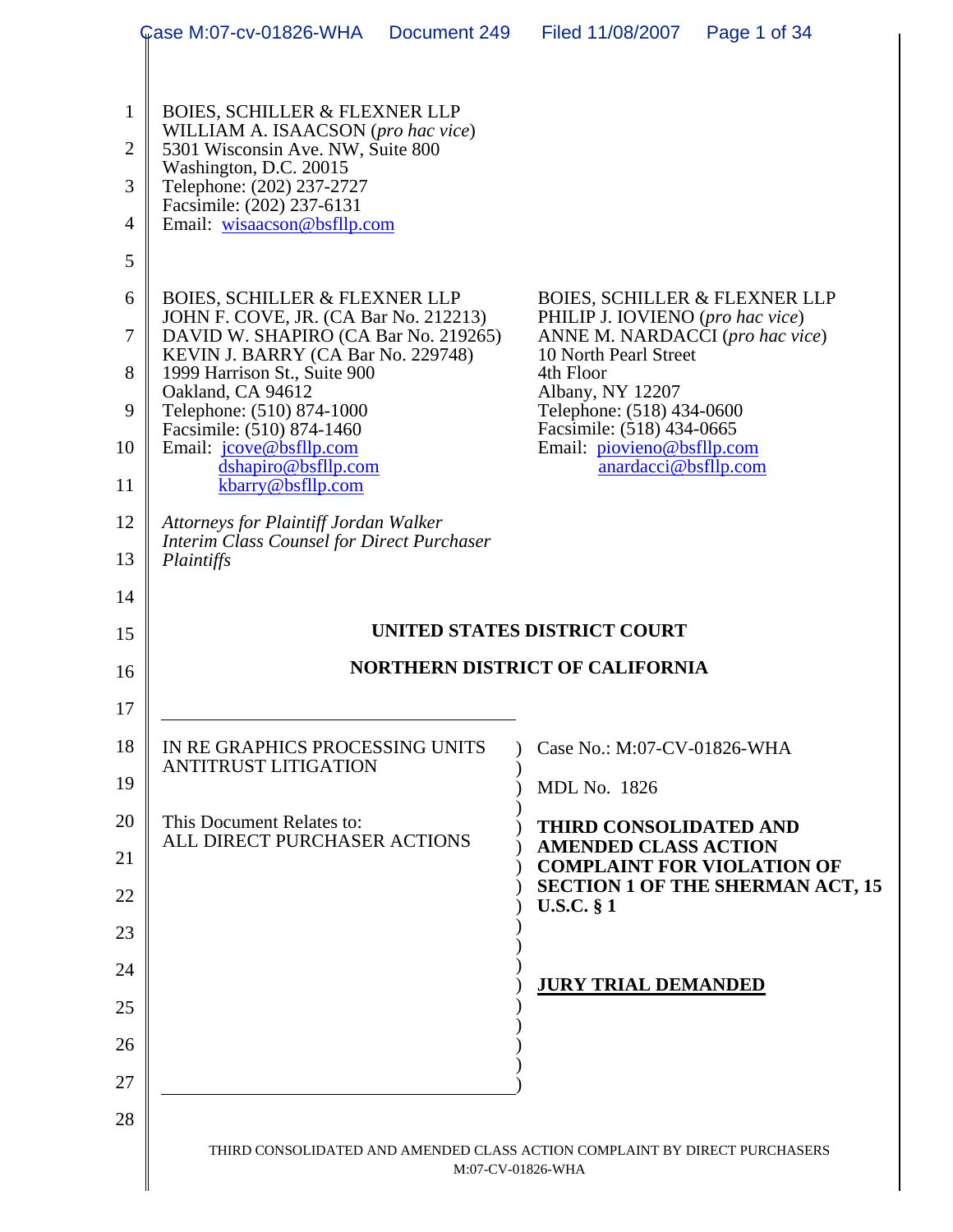1 2 3 4 5 Plaintiffs Jordan Walker, Michael Bensignor, d/b/a Mike's Computer Services, Fred Williams, and Karol Juskiewicz, on behalf of themselves and all others similarly situated in the United States, bring this action for damages and injunctive relief under the federal antitrust laws against Defendants named herein, demanding trial by jury, and complaining and alleging as follows:

#### **NATURE OF THE CASE**

6

7 8 9 10 11 12 1. This lawsuit is brought as a class action on behalf of individuals and entities that purchased "Graphics Processing Units and Cards" ("GPU" or "GPUs") (as further defined below) in the United States directly from Defendants, their predecessors, or their controlled subsidiaries and affiliates during the period beginning December 4, 2002 and continuing through the present (the "Class Period"). Defendants Nvidia Corporation ("Nvidia") and ATI Technologies, Inc. ("ATI") control the market for GPU.

13 14 15 16 17 18 19 20 2. During the Class Period, Defendants Nvidia and ATI conducted numerous secret meetings and communications in which they conspired to fix, raise, maintain and stabilize prices of GPUs sold in the United States. At these meetings, Defendants also colluded to coordinate the timing of new product introductions that were based on similar, competing technologies which also had the effect of fixing, raising, maintaining, and stabilizing GPU prices. Advanced Micro Devices, Inc. ("AMD"), which finalized its acquisition of ATI on October 25, 2006, participated in this conspiracy as a successor in interest to ATI for the period preceding the acquisition and through its operation of ATI in the period following the acquisition.

21 22 23 24 25 26 3. As detailed with more specificity below, prior to entering the conspiracy, Nvidia and ATI competed vigorously on innovation, speed-to-market, and price, with product introductions at varying times and price points, often leapfrogging each other in product advances. This competition was consistent with competitive sectors of the consumer electronics/computer industry, which generally are characterized by increasing performance and decreasing prices.

27 28 2 4. After the conspiracy began, a new pattern emerged. The formerly competitive entities began a pattern of introducing products simultaneously or near simultaneously at identical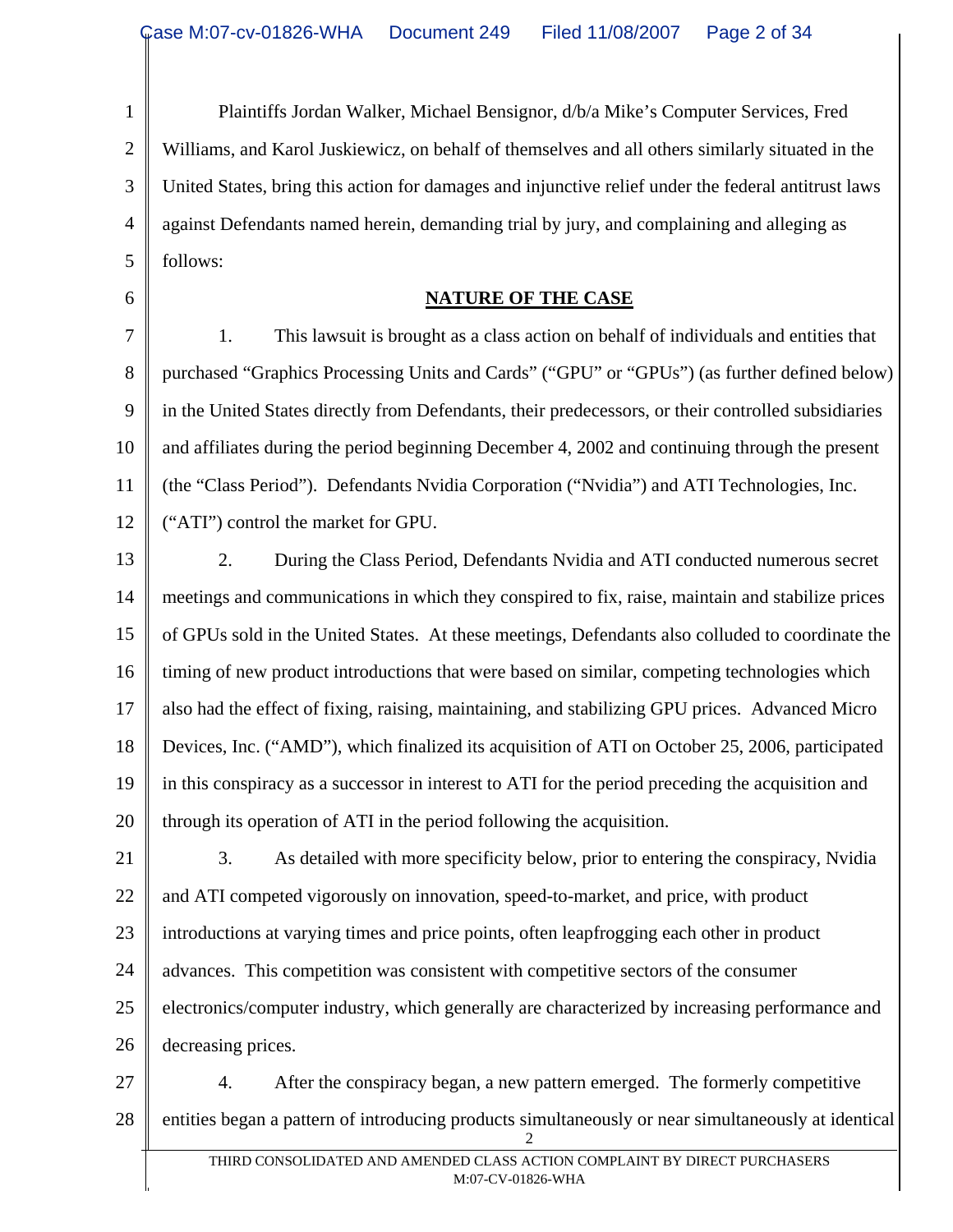1 2 3 4 5 or near identical prices. In addition, GPU prices trended upward while the prices of GPU components and raw materials, and the prices of comparable products, most notably CPUs, continued to drop. The alleged conduct is consistent with conspiracy and inconsistent with independent competitive conduct. In short, the GPU market has not functioned as would be expected of a competitive market during the conspiracy.

6 7 8 9 10 11 12 13 14 5. A federal grand jury is currently conducting an investigation of Defendants' conduct as alleged in this Complaint and has issued grand jury subpoenas to Defendants Nvidia and AMD in connection with that investigation. The economic evidence also supports the specific conspiratorial agreement that is under investigation and that is being alleged in this Complaint, evidence that is inconsistent with independent competitive conduct. In particular, the structure of the relevant market and economic data on pricing and supply illustrate that this market has not functioned as would be expected of a competitive market during the Class Period. 6. Because of the unlawful price-fixing and other conspiratorial conduct alleged herein, Plaintiffs and other Class members paid artificially inflated prices for GPUs and have

15 suffered antitrust injury to their business or property.

16

#### **JURISDICTION AND VENUE**

17 18 19 7. Plaintiffs bring this action to obtain injunctive relief and to recover damages, including treble damages, costs of suit and reasonable attorneys' fees, premised on Defendants' violation of the Sherman Act, 15 U.S.C. § 1.

20 21 22 23 24 25 26 27 8. The Court has jurisdiction over the subject matter of this action pursuant to Sections 4(a) and 16 of the Clayton Act, 15 U.S.C. §§ 15 and 26, and 28 U.S.C. §§ 1331 and 1337. Venue is proper in this district pursuant to Section 12 of the Clayton Act, 15 U.S.C. § 22, and 28 U.S.C. §§ 1391(b), (c) and (d) because a substantial part of the events giving rise to Plaintiffs' claims occurred in this District, a substantial portion of the affected interstate trade and commerce discussed below has been carried out in this District, and one or more of the Defendants reside in this District. 9. As used herein, the term "Graphics Processing Units and Cards" (hereinafter

28 3 "GPU" or "GPUs") includes all types of GPUs used in discrete graphics cards and sold during the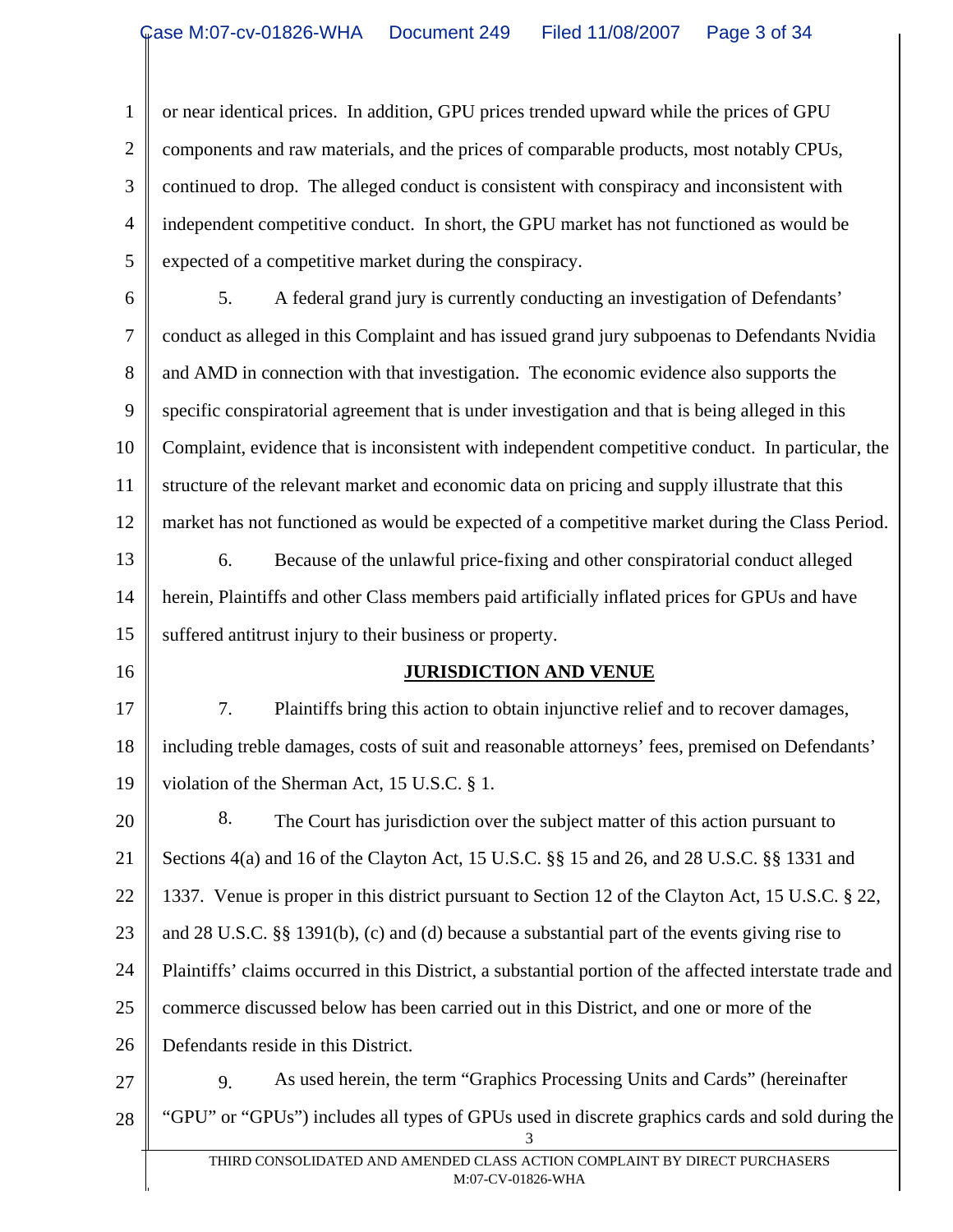| $\mathbf{1}$   | Class Period. Discrete graphics cards are those that have their own dedicated memory. In           |
|----------------|----------------------------------------------------------------------------------------------------|
| $\overline{2}$ | contrast, integrated graphics cards are inserted directly into the computer's motherboard chipset  |
| 3              | and typically use the random access memory ("RAM") of the computer.                                |
| $\overline{4}$ | A GPU (also sometimes known as a visual processing unit, or VPU) is a dedicated<br>10.             |
| 5              | graphics rendering device for computers, workstations, servers, game consoles, and mobile          |
| 6              | devices, including handheld personal digital assistants (referred to as PDAs) or cellular          |
| $\tau$         | telephones. A GPU consists of a highly specialized semiconductor and related components that       |
| 8              | increase the speed, complexity, and visual fidelity of digital images that can be displayed on     |
| 9              | graphical interfaces, such as computer monitors.                                                   |
| 10             | Modern GPUs are very efficient at manipulating and displaying computer<br>11.                      |
| 11             | graphics, and their highly parallel structure makes them more effective than typical Central       |
| 12             | Processing Units ("CPUs") for a range of complex algorithms. Modern GPUs provide support for       |
| 13             | 3-D computer graphics, and typically include digital video-related functions as well.              |
| 14             | 12.<br>The "Class Period" or "conspiracy period" means the period from December 4,                 |
| 15             | 2002 through the present.                                                                          |
| 16             | 13.<br>"Person" means any individual, partnership, corporation, association, or other              |
| 17             | business or legal entity.                                                                          |
| 18             | <b>PLAINTIFFS</b>                                                                                  |
| 19             | 12.<br>Plaintiff Jordan Walker ("Walker") resides at 4201 Road North, Buhl, Idaho                  |
| 20             | 83316. During the Class Period, Plaintiff Walker directly purchased GPU from one or more of        |
| 21             | the Defendants or their co-conspirators and has been injured by reason of the antitrust violations |
| 22             | alleged in this Complaint.                                                                         |
| 23             | 13.<br>Plaintiff Michael Bensignor, d/b/a Mike's Computer Services ("Bensignor"), is a             |
| 24             | sole proprietorship with its principal place of business in Philadelphia, Pennsylvania. During the |
| 25             | Class Period, Plaintiff Bensignor directly purchased GPU from one or more of the Defendants or     |
| 26             | their co-conspirators and has been injured by reason of the antitrust violations alleged in this   |
| 27             | Complaint.                                                                                         |
| 28             | 4                                                                                                  |
|                | THIRD CONSOLIDATED AND AMENDED CLASS ACTION COMPLAINT BY DIRECT PURCHASERS<br>M:07-CV-01826-WHA    |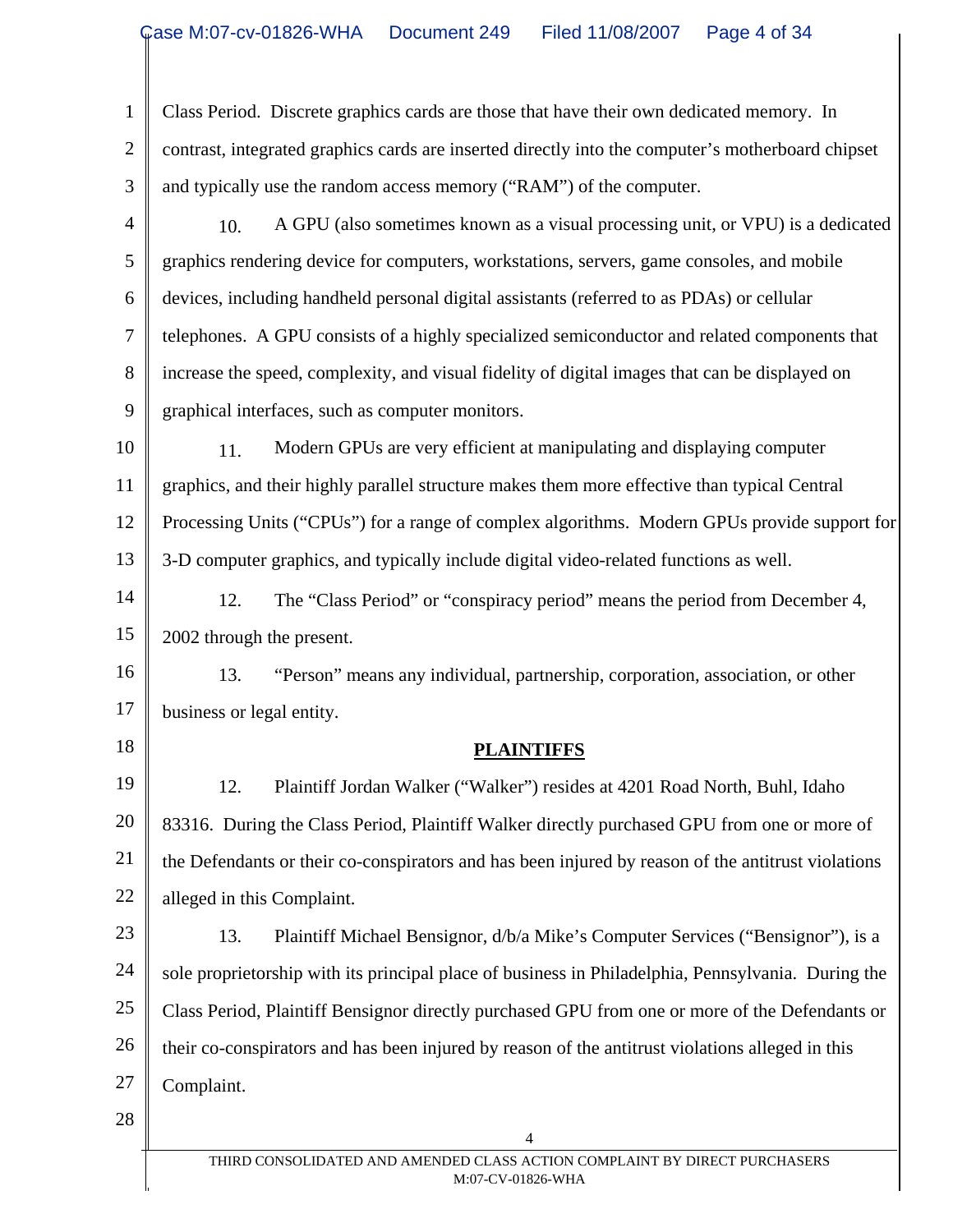| $\mathbf{1}$   | 14.<br>Plaintiff Fred Williams ("Williams") is a resident of the State of California.                   |  |
|----------------|---------------------------------------------------------------------------------------------------------|--|
| $\overline{2}$ | During the Class Period, Plaintiff Williams directly purchased GPU from one or more of the              |  |
| 3              | Defendants or their co-conspirators and has been injured by reason of the antitrust violations          |  |
| $\overline{4}$ | alleged in this Complaint.                                                                              |  |
| 5              | 15.<br>Plaintiff Karol Juskiewicz ("Juskiewicz") is a resident of the State of California.              |  |
| 6              | During the Class Period, Plaintiff Juskiewicz directly purchased GPU from one or more of the            |  |
| $\overline{7}$ | Defendants or their co-conspirators and has been injured by reason of the antitrust violations          |  |
| 8              | alleged in this Complaint.                                                                              |  |
| 9              | 16.<br>Plaintiffs Walker, Bensignor, Williams, and Juskiewicz ("Plaintiffs") hereby agree               |  |
| 10             | to submit to the jurisdiction of this Court by filing this Complaint.                                   |  |
| 11             | <b>DEFENDANTS</b>                                                                                       |  |
| 12             | 16.<br>Defendant Nvidia Corporation ("Nvidia") is a business entity organized under the                 |  |
| 13             | laws of Delaware with its principal place of business located at 2701 San Tomas Expressway,             |  |
| 14             | Santa Clara, California 95050. During the time period covered by this Complaint, Nvidia                 |  |
| 15             | manufactured, marketed, sold and distributed GPUs to customers throughout the United States.            |  |
| 16             | Nvidia earned \$2.375 billion in revenues in 2005.                                                      |  |
| 17             | 17.<br>Defendant ATI Technologies, Inc. ("ATI") is a business entity organized under the                |  |
| 18             | laws of Canada with its principal place of business located at 1 Commerce Valley Drive East,            |  |
| 19             | Markham, Ontario, Canada L3T 7X6. During the time period covered by this Complaint, ATI                 |  |
| 20             | manufactured, marketed, sold and distributed GPUs to customers throughout the United States.            |  |
| 21             | ATI earned \$2.222 billion in revenues in 2005.                                                         |  |
| 22             | 18.<br>Defendant Advanced Micro Devices, Inc. ("AMD") is a California corporation                       |  |
| 23             | with its principal place of business located in Sunnyvale, California. AMD is a computer chip           |  |
| 24             | manufacturer that has as its principal business the manufacturing of computer central processing        |  |
| 25             | units. On October 25, 2006, AMD finalized its acquisition of ATI for \$5.4 billion. Plaintiffs are      |  |
| 26             | informed and believe, and on that basis allege, that as a consequence of that acquisition, AMD          |  |
| 27             | expressly or impliedly, or by operation of law, assumed responsibility for the liabilities of ATI,      |  |
| 28             | including the present litigation. After the acquisition, top-level executives of ATI who were in a<br>5 |  |
|                | THIRD CONSOLIDATED AND AMENDED CLASS ACTION COMPLAINT BY DIRECT PURCHASERS<br>M:07-CV-01826-WHA         |  |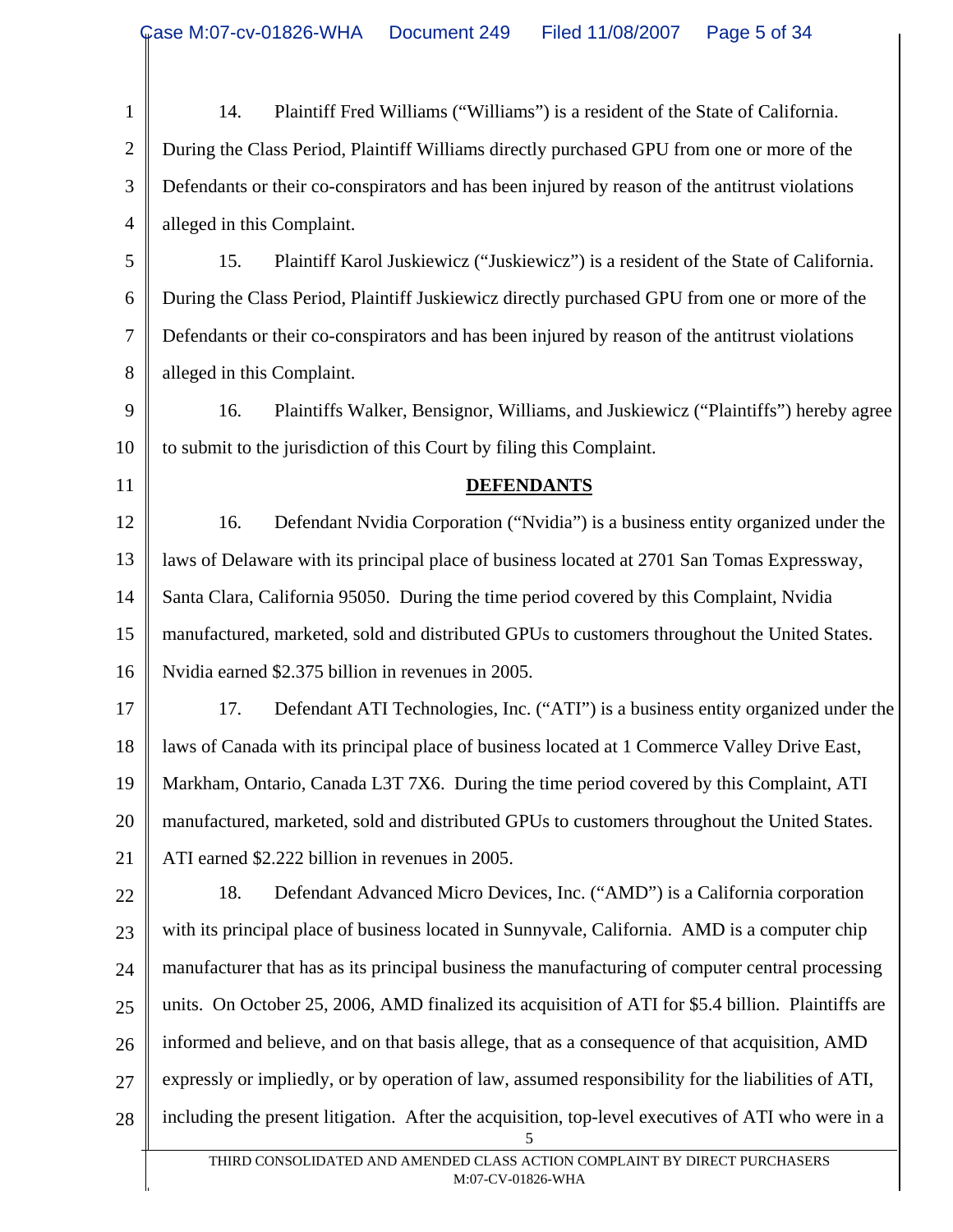| $\mathbf{1}$   | position to know of the conspiracy became executives of AMD. After its acquisition of ATI,         |
|----------------|----------------------------------------------------------------------------------------------------|
| $\overline{2}$ | AMD manufactured, marketed, sold and distributed GPUs to customers throughout the United           |
| 3              | States.                                                                                            |
| 4              | Defendant AMD US Finance, Inc. ("AMD Finance") is a corporation formed<br>19.                      |
| 5              | under the laws of Delaware with its principal place of business located at One AMD Place,          |
| 6              | Sunnyvale, California. AMD Finance is a wholly-owned subsidiary of AMD.                            |
| 7              | Defendant 1252986 Alberta ULC ("Alberta ULC") is an unlimited liability<br>20.                     |
| 8              | corporation formed under the Alberta Business Corporations Act with its designated office listed   |
| 9              | as 1200, 700 Second Street SW, Calgary, Alberta, Canada. Alberta ULC is a wholly-owned             |
| 10             | subsidiary of AMD Finance.                                                                         |
| 11             | ATI is a wholly owned subsidiary of Defendant Alberta ULC. Defendants AMD<br>21.                   |
| 12             | Finance and Alberta ULC have assumed the liabilities of ATI pursuant to the Alberta Business       |
| 13             | Corporations Act. These assumed liabilities include the present litigation.                        |
| 14             | <b>CO-CONSPIRATORS</b>                                                                             |
| 15             | 22.<br>Various other persons, firms and corporations, not named as Defendants herein,              |
| 16             | and presently unknown to Plaintiffs, have participated as co-conspirators with Defendants and      |
| 17             | have performed acts and made statements in furtherance of the conspiracy and/or in furtherance     |
| 18             | of the anticompetitive, unfair or deceptive conduct.                                               |
| 19             | 23. Whenever in this Complaint reference is made to any act, deed or transaction of                |
| 20             | any corporation, the allegation means that the corporation engaged in the act, deed or transaction |
| 21             | by or through its officers, directors, agents, employees, or representatives while they were       |
| 22             | actively engaged in the management, direction, control, or transaction of the corporation's        |
| 23             | business or affairs.                                                                               |
| 24             | <b>INTERSTATE TRADE AND COMMERCE</b>                                                               |
| 25             | 24.<br>Throughout the Class Period, there was a continuous and uninterrupted flow of               |
| 26             | GPU sales in interstate and international commerce throughout the United States.                   |
| 27             | 25.<br>Defendants' unlawful activities, as described herein, took place within the flow of         |
| 28             | 6                                                                                                  |
|                | THIRD CONSOLIDATED AND AMENDED CLASS ACTION COMPLAINT BY DIRECT PURCHASERS<br>M:07-CV-01826-WHA    |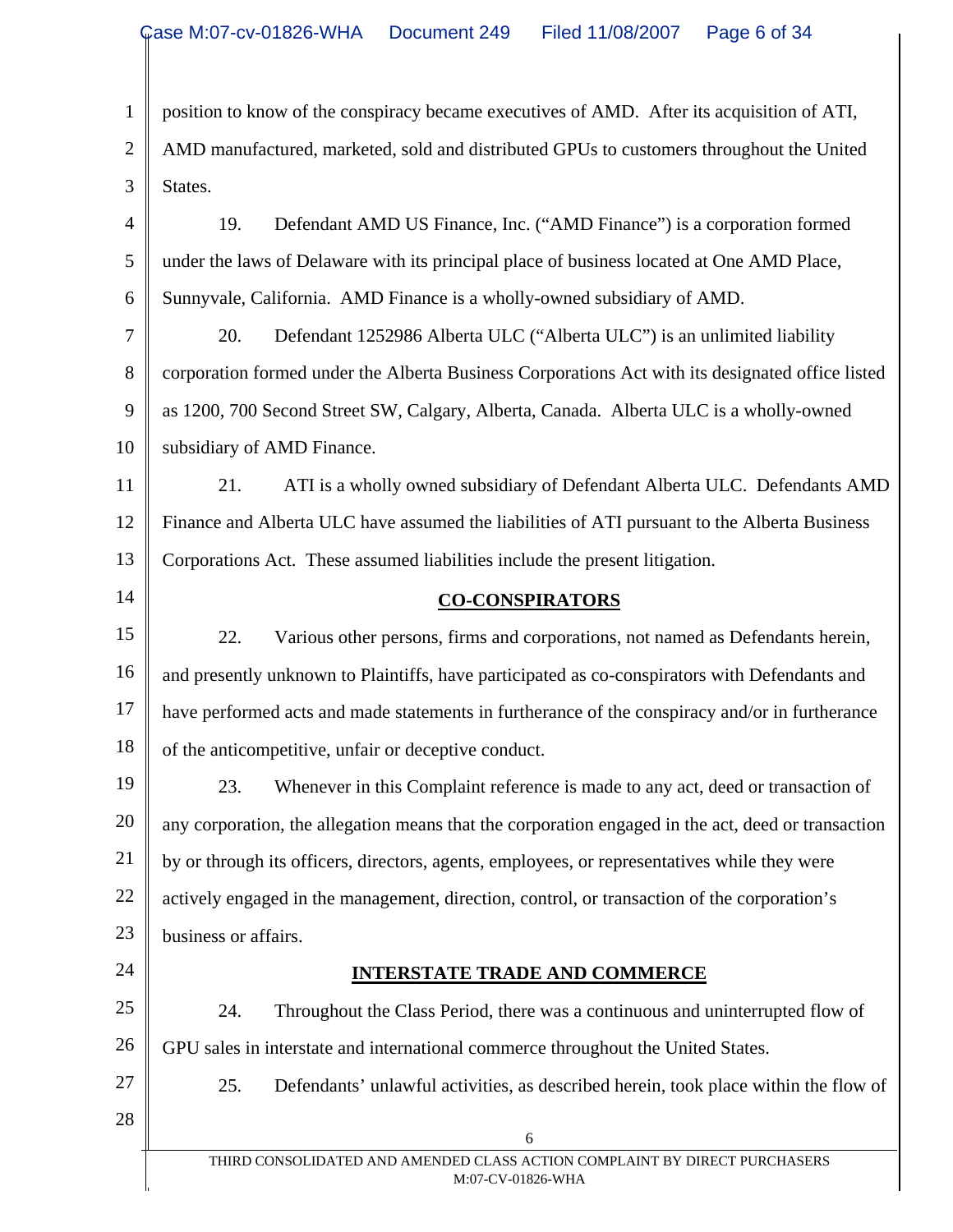1 2 3 4 5 6 7 8 9 10 11 12 13 14 15 16 17 18 19 20 21 22 23 24 25 26 27 28 THIRD CONSOLIDATED AND AMENDED CLASS ACTION COMPLAINT BY DIRECT PURCHASERS M:07-CV-01826-WHA 7 interstate commerce, as well as throughout the world, and had a direct, substantial and reasonably foreseeable effect upon interstate and international commerce, including the United States GPU market. **CLASS ACTION ALLEGATIONS** 26. Plaintiffs bring this action on behalf of themselves and a class of all others similarly situated, pursuant to Federal Rules of Civil Procedure 23(a), 23(b)(2) and 23(b)(3) on behalf of all members of the following class (the "Class"): All persons and entities who, during the period December 4, 2002 to the present, purchased GPU in the United States directly from Defendants or any subsidiaries or affiliates thereof. Excluded from the Class are Defendants, their parent companies, subsidiaries and affiliates, any coconspirators, and all governmental entities. 27. This action has been brought and may properly be maintained as a class action pursuant to Rule 23 of the Federal Rules of Civil Procedure for the following reasons: a. The Class is ascertainable and there is a well-defined community of interest among members of the Class; b. Based upon the nature of trade and commerce involved and the number of direct purchasers of GPUs, Plaintiffs believe that the members of the Class number in the hundreds or thousands, and therefore are sufficiently numerous that joinder of all Class members is not practicable; c. Plaintiffs' claims are typical of the claims of the members of the Class because Plaintiffs directly purchased GPUs manufactured by one or more of the Defendants or their co-conspirators, and therefore Plaintiffs' claims arise from the same common course of conduct giving rise to the claims of the members of the Class and the relief sought is common to the Class; d. The following common questions of law or fact, among others, exist as to the members of the Class: i. Whether Defendants formed and operated a combination or conspiracy to fix, raise, maintain, or stabilize GPU prices;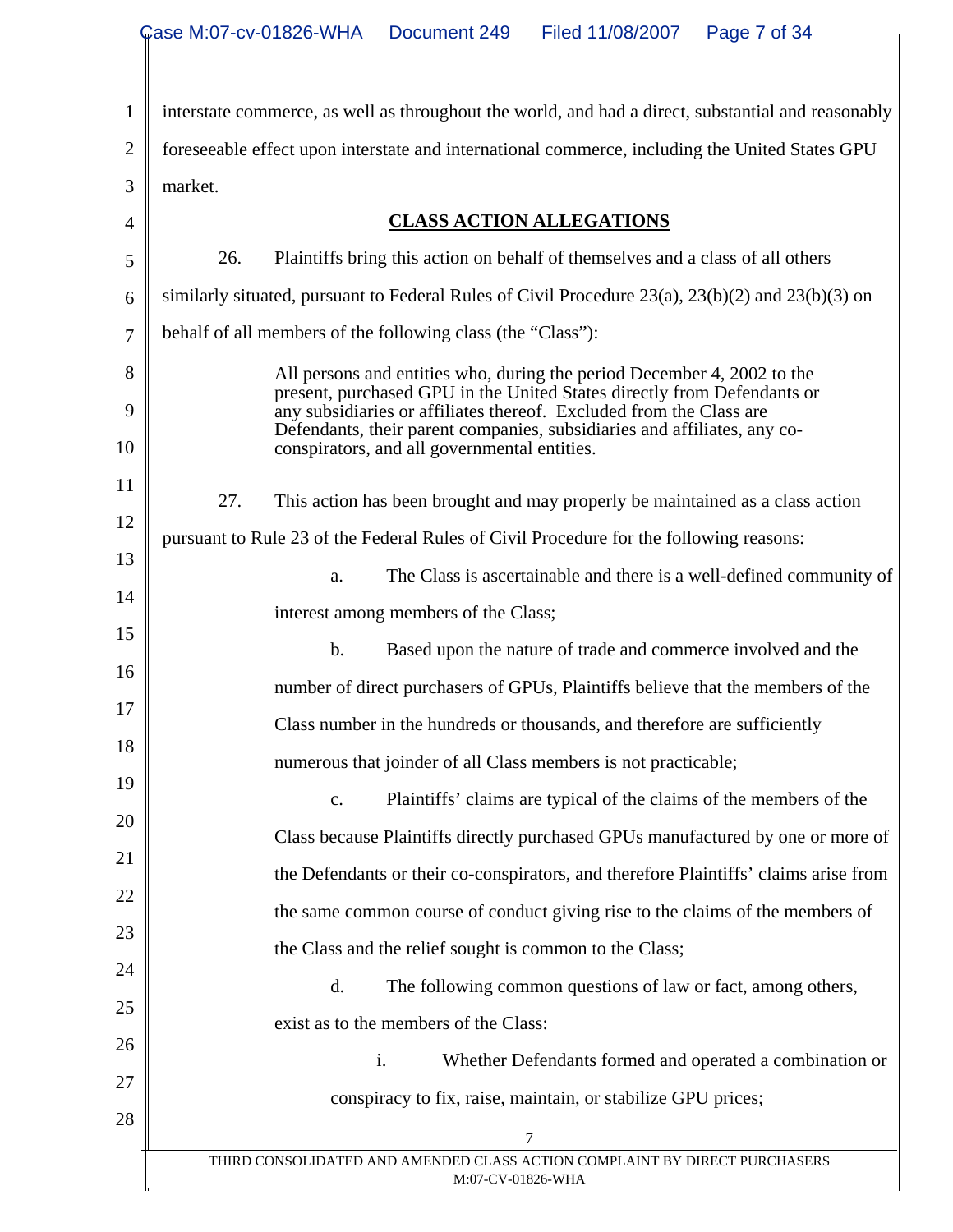|                | Case M:07-cv-01826-WHA<br>Filed 11/08/2007<br>Page 8 of 34<br>Document 249                      |
|----------------|-------------------------------------------------------------------------------------------------|
|                |                                                                                                 |
| 1              | ii.<br>Whether the combination or conspiracy caused GPU prices                                  |
| $\overline{2}$ | to be higher than they would have been in the absence of Defendants'                            |
| 3              | conduct;                                                                                        |
| 4              | The operative time period of Defendants' combination or<br>iii.                                 |
| 5              | conspiracy;                                                                                     |
| 6              | Whether Defendants' conduct caused injury to the business<br>iv.                                |
| $\tau$         | or property of Plaintiffs and the members of the Class;                                         |
| 8              | The appropriate measure of the amount of damages suffered<br>V.                                 |
| 9              | by the Class;                                                                                   |
| 10             | Whether Defendants' conduct violates Section 1 of the<br>vi.                                    |
| 11             | Sherman Act; and                                                                                |
| 12             | The appropriate nature of class-wide equitable relief.<br>vii.                                  |
| 13             | These and other questions of law and fact common to the members<br>e.                           |
| 14             | of the Class predominate over any questions affecting only individual members,                  |
| 15             | including legal and factual issues relating to liability and damages;                           |
| 16             | f.<br>Plaintiffs will fairly and adequately protect the interests of the Class                  |
| 17             | in that Plaintiffs have no interests that are antagonistic to other members of the              |
| 18             | Class and have retained counsel competent and experienced in the prosecution of                 |
| 19             | class actions and antitrust litigation to represent them and the Class;                         |
| 20             | A class action is superior to other available methods for the fair and<br>g.                    |
| 21             | efficient adjudication of this litigation since individual joinder of all damaged               |
| 22             | Class members is impractical. The damages suffered by the individual Class                      |
| 23             | members are relatively small, given the expense and burden of individual                        |
| 24             | prosecution of the claims asserted in this litigation. Thus, absent the availability of         |
| 25             | class action procedures it would not be feasible for Class members to redress the               |
| 26             | wrongs done to them. Even if the Class members could afford individual                          |
| 27             | litigation, the court system could not. Further, individual litigation presents the             |
| 28             | potential for inconsistent or contradictory judgments and would greatly magnify<br>8            |
|                | THIRD CONSOLIDATED AND AMENDED CLASS ACTION COMPLAINT BY DIRECT PURCHASERS<br>M:07-CV-01826-WHA |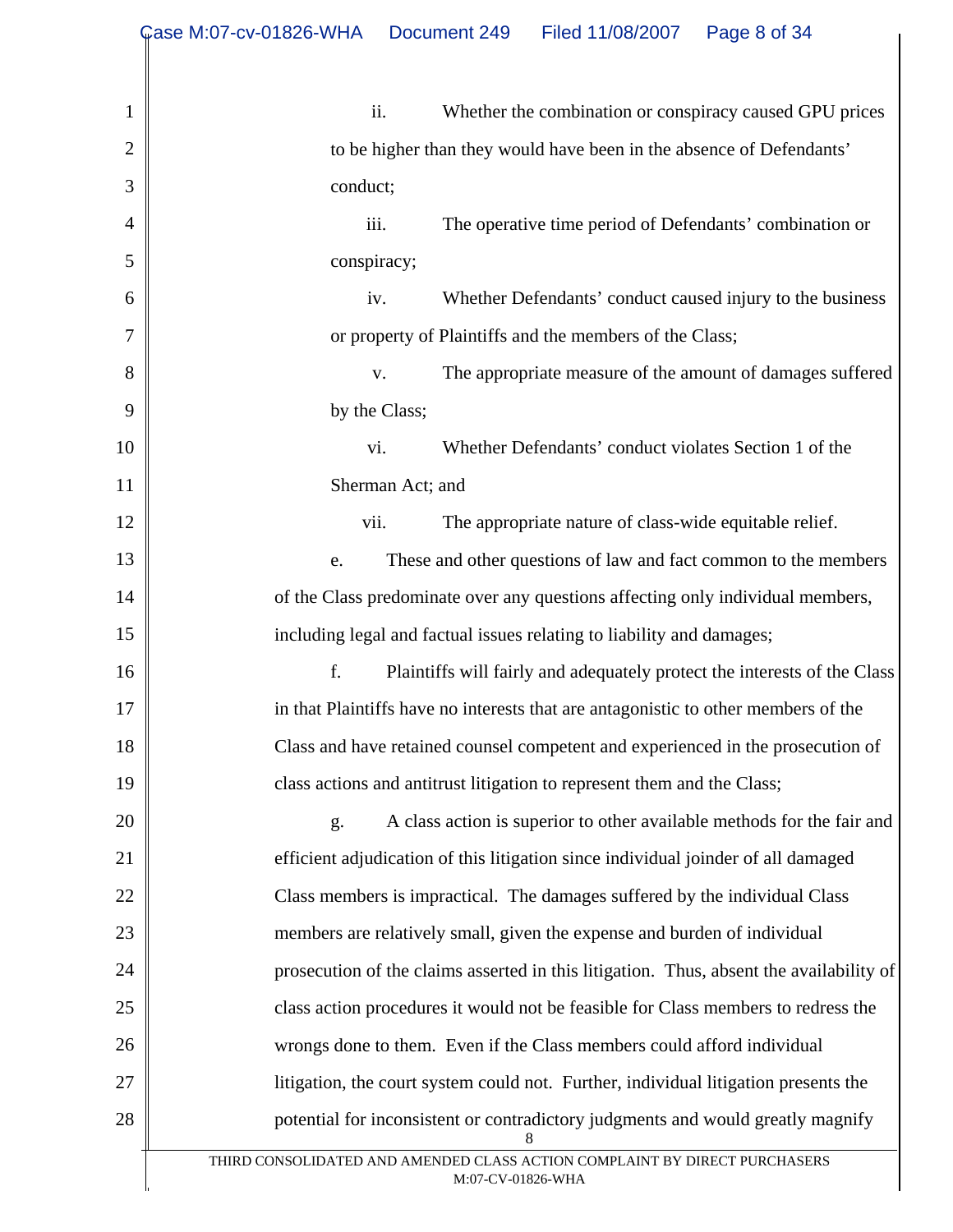| $\mathbf{1}$   | the delay and expense to all parties and the court system. Therefore, the class                      |
|----------------|------------------------------------------------------------------------------------------------------|
| $\overline{2}$ | action device presents far fewer case management difficulties and will provide the                   |
| 3              | benefits of unitary adjudication, economy of scale, and comprehensive supervision                    |
| $\overline{4}$ | in a single court;                                                                                   |
| 5              | Defendants have acted, and/or refused to act, on grounds generally<br>h.                             |
| 6              | applicable to the Class, thereby making appropriate final injunctive relief with                     |
| 7              | respect to the Class as a whole; and                                                                 |
| 8              | i.<br>In the absence of a class action, Defendants would be unjustly                                 |
| 9              | enriched because they would be able to retain the benefits and fruits of their                       |
| 10             | wrongful conduct.                                                                                    |
| 11             | FACTUAL ALLEGATIONS                                                                                  |
| 12             | 28.<br>During the Class Period, Defendants and their co-conspirators engaged in the                  |
| 13             | business of marketing and selling GPUs throughout the United States.                                 |
| 14             | 29.<br>Defendant Nvidia is a worldwide leader in programmable graphics processor                     |
| 15             | technologies. According to its website, Nvidia has four major product-line operating segments:       |
| 16             | the graphics processing unit, or GPU, Business; the media and communications processor, or           |
| 17             | MCP, Business; the Handheld GPU Business; and the Consumer Electronics Business.                     |
| 18             | 30.<br>Nvidia's GPU Business is composed of products that support desktop personal                   |
| 19             | computers, notebook PCs, and professional workstations. Its MCP Business includes NVIDIA             |
| 20             | nForce products that operate as a single chip or chipset that can off-load system functions, such as |
| 21             | audio processing and network communications, and perform these operations independently from         |
| 22             | the host CPU. The Handheld GPU Business includes products used in handheld personal digital          |
| 23             | assistants, cellular phones and other handheld devices. Finally, the Consumer Electronics            |
| 24             | Business concentrates on products used in video game consoles and other digital consumer             |
| 25             | electronic devices including Sony's Playstation3 videogame consoles.                                 |
| 26             | 31.<br>The world's leading PC and Handset OEMs (Original Equipment Manufacturers)                    |
| 27             | incorporate Nvidia's technology into their products, including Apple, Dell, Fujitsu Siemens,         |
| 28             | Gateway, HP, IBM, Lenovo, LG, Medion, Mitsubishi, Motorola, MPC, NEC, Samsung, Sony                  |
|                | THIRD CONSOLIDATED AND AMENDED CLASS ACTION COMPLAINT BY DIRECT PURCHASERS<br>M:07-CV-01826-WHA      |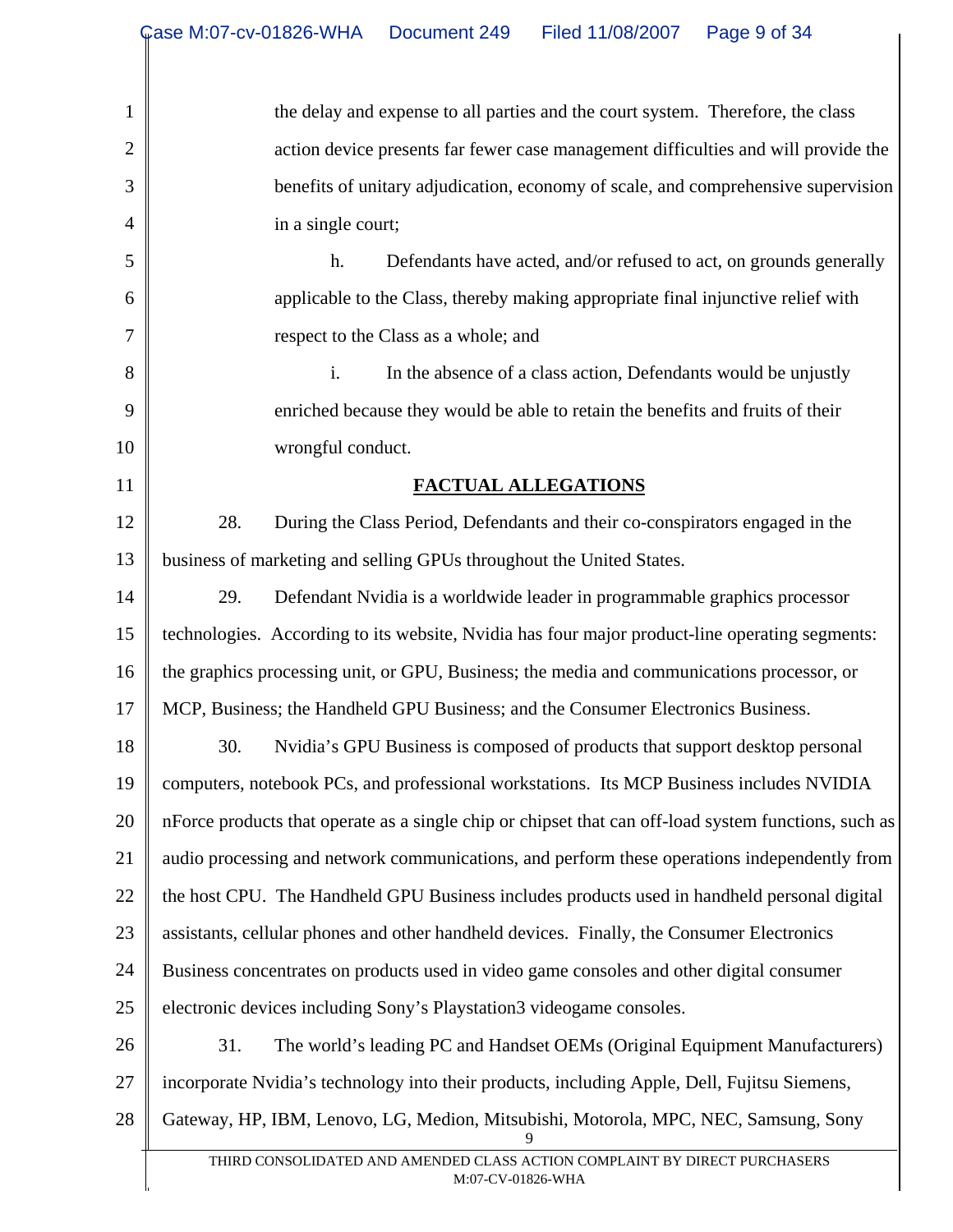1 2 3 4 5 6 7 8 9 10 11 12 13 14 15 16 17 18 19 20 21 22 23 24 25 26 27 28 10 Electronics, Sony Ericsson, and Toshiba. System builders such as Alienware, Falcon Northwest, HCL, SAHARA and Shuttle also use Nvidia GPUs in their products. Similarly, Nvidia's products have been adopted by the world's leading add-in card and motherboard manufacturers, including ASUS, BFG, EVGA, GIGABYTEM, MSI, Palit, Point of View and XFX. 32. Defendant ATI is also a world leader in the manufacture and development of GPU. Like Nvidia, ATI's GPUs are found in desktop and notebook computers and consumer electronic devices. ATI's computer products include all 3-D graphics, video and multimedia products and chipsets developed for use in desktop and notebook computers, including professional workstations, servers and home media PCs. Its consumer electronics products include products used in mobile phones, PDAs, digital televisions and game consoles. 33. ATI sells its products through various channels. It sells to OEMs and system integrators who build ATI's products into their PCs. It sells to original design manufacturers who add ATI's products to their PC motherboard products or graphic board products. It also sells to traditional and online distributors and retailers, as well as directly to consumers. **I. Defendants' Agreement To Restrain Trade** 34. Defendants ATI and Nvidia have engaged in a series of secret meetings and communications in which they restrained trade by (1) agreeing to reduce competition with each other in order to maintain and increase their margins; (2) agreeing to fix prices; and (3) coordinating the timing of when similar products were introduced into the market. 35. As a result of these meetings, on many occasions throughout the Class Period, ATI and Nvidia agreed to set the price for their GPU products and coordinate when these products would be introduced into the market. By agreeing on the price of the products and the timing of the product launches, ATI and Nvidia were able to, and did in fact, inflate the prices of GPUs charged to Plaintiffs and Class members during the Class Period. **A. The DOJ Investigation**  36. Plaintiffs' allegations of collusion are supported by the existence of a criminal investigation by the U.S. Department of Justice ("DOJ") into these allegations, which has been ongoing for over ten months.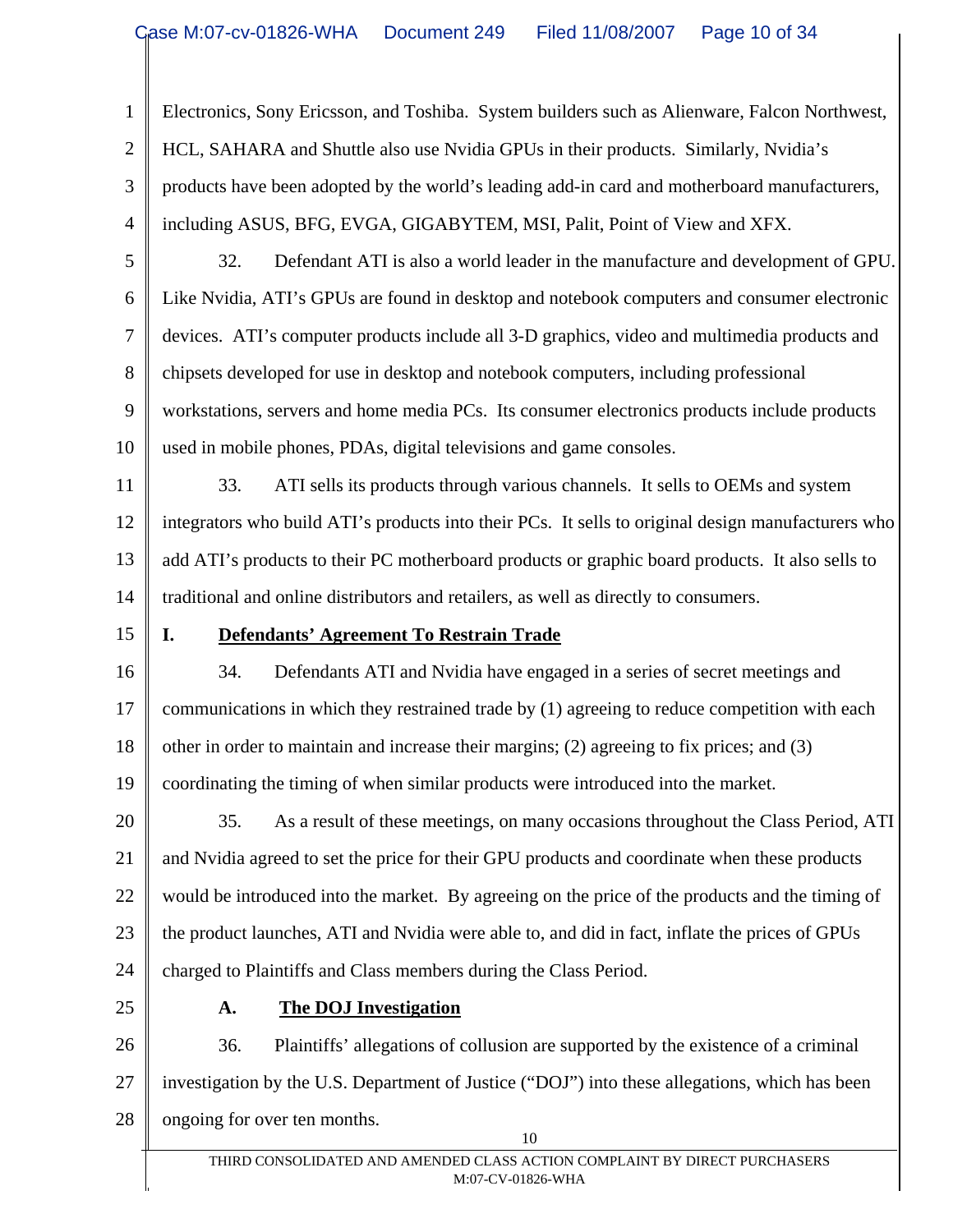1 2 3 4 5 6 7 8 9 10 11 12 13 14 15 16 17 18 19 20 21 22 23 24 25 26 27 28 THIRD CONSOLIDATED AND AMENDED CLASS ACTION COMPLAINT BY DIRECT PURCHASERS M:07-CV-01826-WHA 11 37. On November 30, 2006, AMD announced that it had "received a subpoena from the U.S. Department of Justice Antitrust Division in connection with the DOJ's investigation into potential antitrust violations related to graphics processors and cards." 38. On November 30, 2006, Nvidia announced that it had "received a subpoena from the San Francisco Office of the Antitrust Division of the DOJ in connection with the latter's investigation into potential antitrust violations related to Graphics Processing Units and Cards." One report indicated: "[t]he Department of Justice investigators asked Nvidia for pricing documents, customer agreements and other documents, company spokesman Michael Hara said Friday. 'They have asked for a pretty big data dump that goes back to the late '90s,' Hara said. 'It's a fairly broad request.'" 39. On December 4, 2006, it was reported that "The US Department of Justice subpoenaed Defendants for information as to possible price-fixing in the graphic chip industry." 40. In a subsequent filing with the Securities and Exchange Commission, AMD confirmed that the investigation conducted by DOJ is a criminal one. This fact is significant because, according to Chapter III, Section C.5 of the DOJ's *Antitrust Division Manual*, "[c]urrent Division policy is to proceed by criminal investigation and prosecution in cases involving horizontal, *per se* unlawful agreements such as price-fixing, bid rigging and horizontal customer and territorial allocations." 41. Despite the passage of time, and despite the fact that Defendants Nvidia and AMD are public companies, neither Defendant has denied the allegations of anticompetitive meetings or stated that there was no plausible basis for the investigation being undertaken. 42. Moreover, neither Defendant has stated that they have conducted an internal investigation which exonerated them or found that the criminal grand jury investigation was launched for implausible reasons. // // // //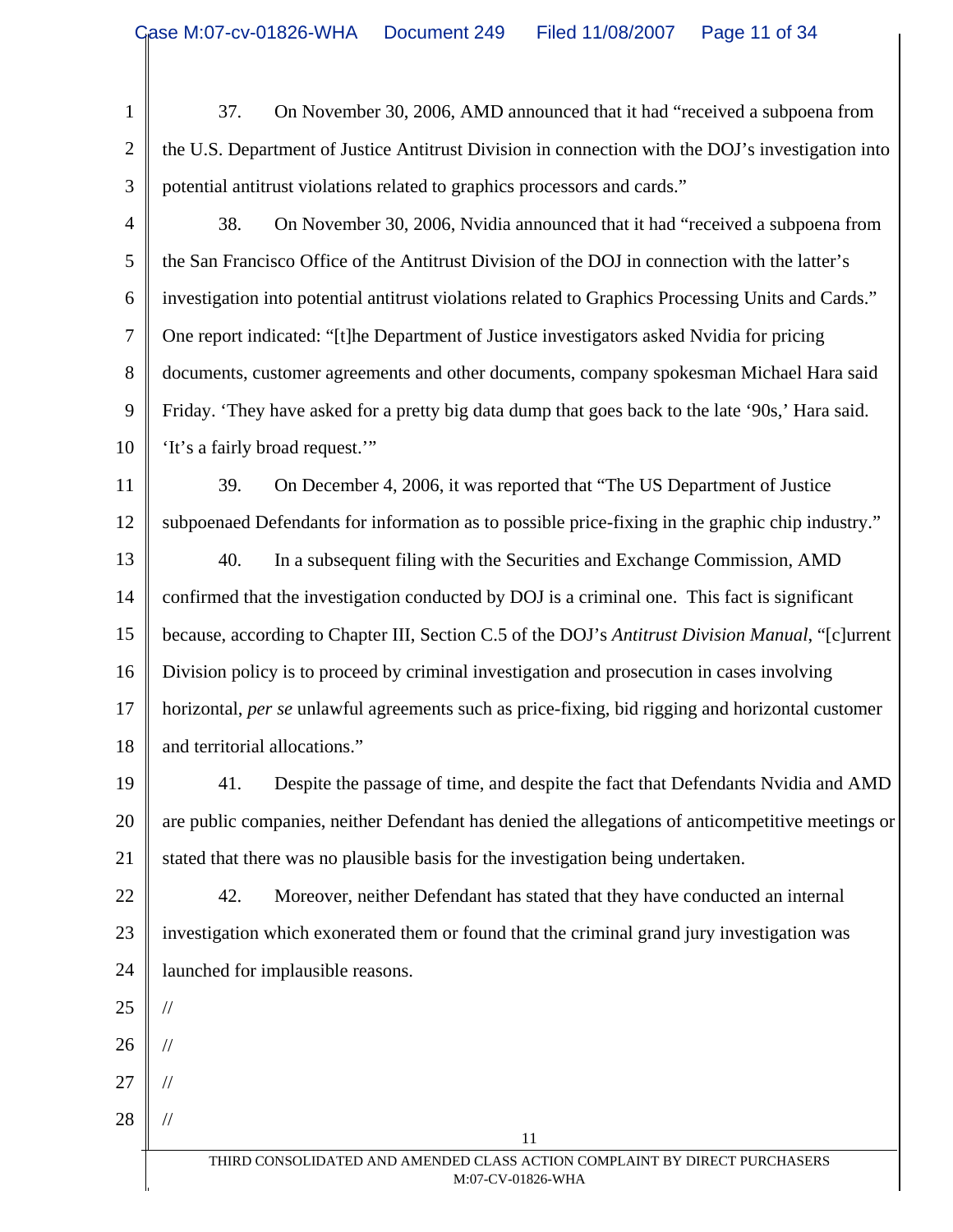## **B. Defendants' Sharp Departure from Vigorous Competition Prior to the Conspiracy**

3 4 5 43. As explained in more detail in paragraphs 58 through 112, Defendants' anticompetitive behavior during the conspiracy period was a sharp departure from their vigorous competition prior to the conspiracy.

6 7 8 9 10 44. Prior to the start of the conspiracy, the GPU market behaved as one would expect a competitive market to behave, particularly one involving high technology products. Nvidia and ATI raced to be first-to-market, leapfrogging one another with competing product introductions. These product introductions during the pre-conspiracy period also had various and substantially divergent prices.

11 12 13 45. In sharp contrast, during the conspiracy period, the competition between Nvidia and ATI came to a halt. Defendants stopped competing on price and their competing product introductions no longer leapfrogged one another.

14 15 16 46. The significant difference in Defendants' behavior during the pre-conspiracy and conspiracy periods is illustrated by the price and time disparities of their competing product introductions during both periods.

17 18 19 47. During the pre-conspiracy period, the difference in the price of Defendants' competing product introductions ranged from \$50 to \$250, with an average difference of \$117 per product.

20 21 48. During the pre-conspiracy period, none of Defendants' product releases were identically priced.

22 23 49. By contrast, during the conspiracy period, every single competing product release by Defendants was identically priced.

24 25 50. There were equally significant disparities in Defendants' timing of competing product introductions in the pre-conspiracy and conspiracy periods.

26 27 51. During the pre-conspiracy period, the time between competing product introductions ranged from four months to 11 months, with an average difference of 236 days.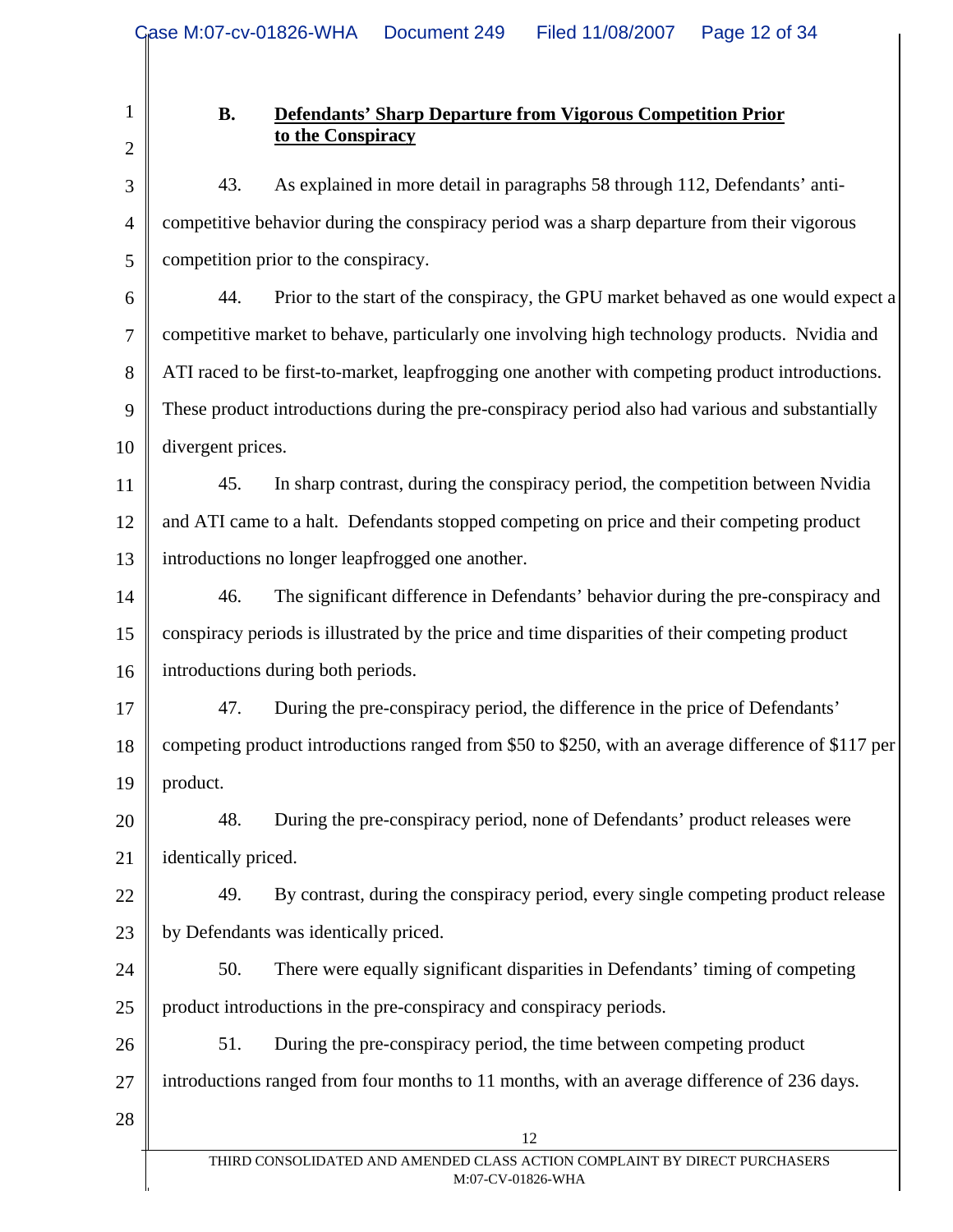| $\mathbf{1}$   | In addition, during the pre-conspiracy period, none of Defendants' competing<br>52.                                                                                                                      |
|----------------|----------------------------------------------------------------------------------------------------------------------------------------------------------------------------------------------------------|
| $\overline{c}$ | product releases occurred on the exact same day. Seven of the ten product releases during the                                                                                                            |
| 3              | pre-conspiracy period occurred within six to 11 months of one another. Indeed, five of these                                                                                                             |
| 4              | releases occurred either ten or 11 months of one another. The remaining product releases                                                                                                                 |
| 5              | occurred within four or five months of one another.                                                                                                                                                      |
| 6              | By contrast, during the conspiracy period, the time between competing product<br>53.                                                                                                                     |
| 7              | introductions ranged from the same day (no difference) to three months, with an average                                                                                                                  |
| 8              | difference of 23 days. $1$                                                                                                                                                                               |
| 9              | In addition, during the conspiracy period, of the eleven competing product releases<br>54.                                                                                                               |
| 10             | by Defendants, two occurred on the exact same day and two others occurred within ten days of                                                                                                             |
| 11             | one another. The remaining product releases during the conspiracy period occurred within one to                                                                                                          |
| 12             | three months of one another – with the longest gap during the entire conspiracy period being                                                                                                             |
| 13             | where competing product releases were made three months apart.                                                                                                                                           |
| 14             | The pricing and timing of competing product introductions before the conspiracy,<br>55.                                                                                                                  |
| 15             | during the conspiracy, and after the Defendants became aware of the DOJ investigation is                                                                                                                 |
| 16             | depicted in the following charts: <sup>2</sup>                                                                                                                                                           |
| 17             | $\frac{1}{2}$                                                                                                                                                                                            |
| 18             | $\frac{1}{2}$                                                                                                                                                                                            |
| 19             |                                                                                                                                                                                                          |
| 20             | $\frac{1}{2}$                                                                                                                                                                                            |
| 21             | $\frac{1}{2}$                                                                                                                                                                                            |
| 22             | Where publicly available sources have not identified a specific product introduction date, but<br>rather identified only a specific month, Plaintiffs have used the 15th of the month in question for    |
| 23             | purposes of calculating the average. With respect to the only example where the publicly<br>available sources confirmed that competing products were released in the same month, but did not             |
| 24             | specify the releases dates within the month, Plaintiffs have assumed a 15 day difference between<br>the product introductions for purposes of calculating the average.                                   |
| 25             | $2$ Where publicly available sources have not identified a specific product introduction date, but                                                                                                       |
| 26             | rather identified only a specific month, Plaintiffs have used the 15th of the month in question for<br>purposes of charting the difference between product introduction dates. With respect to the three |
| 27             | of 22 examples where the publicly available sources confirmed that competing products were<br>released in the same month, but did not specify the releases dates within the month, Plaintiffs            |
| 28             | have assumed a 15 day difference between the product introductions for purposes of charting the<br>difference between product introduction dates.                                                        |
|                | 13<br>THIRD CONSOLIDATED AND AMENDED CLASS ACTION COMPLAINT BY DIRECT PURCHASERS                                                                                                                         |
|                | M:07-CV-01826-WHA                                                                                                                                                                                        |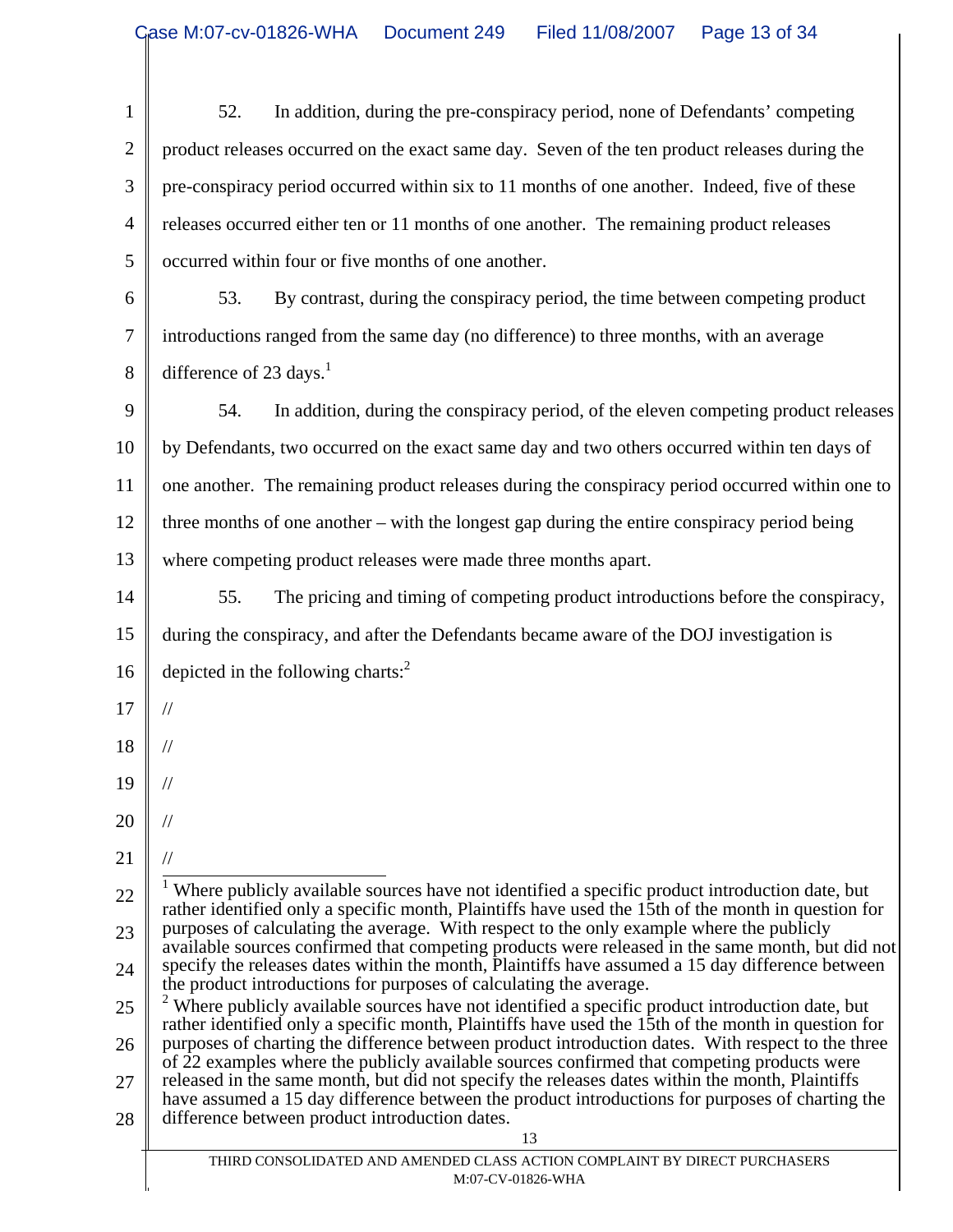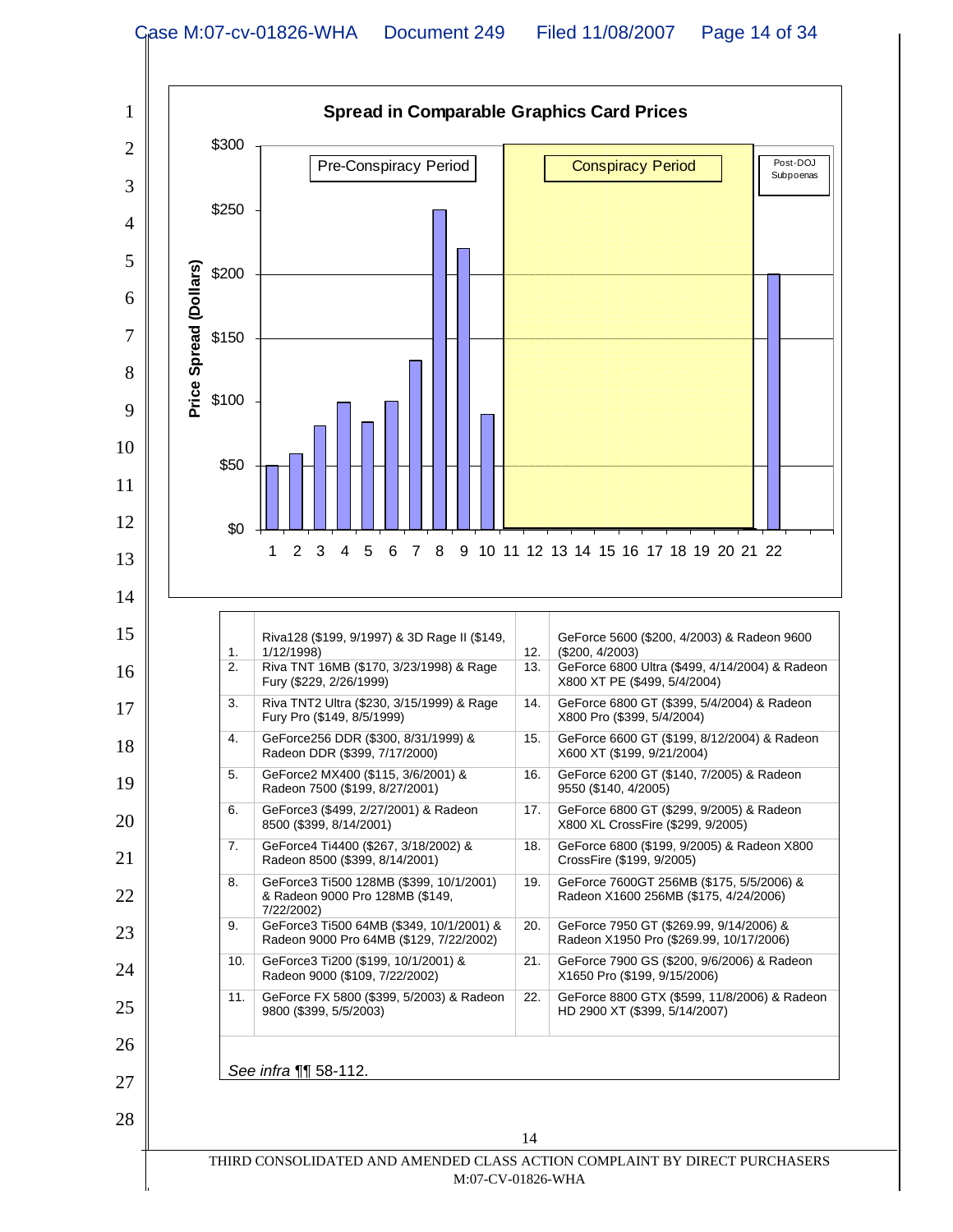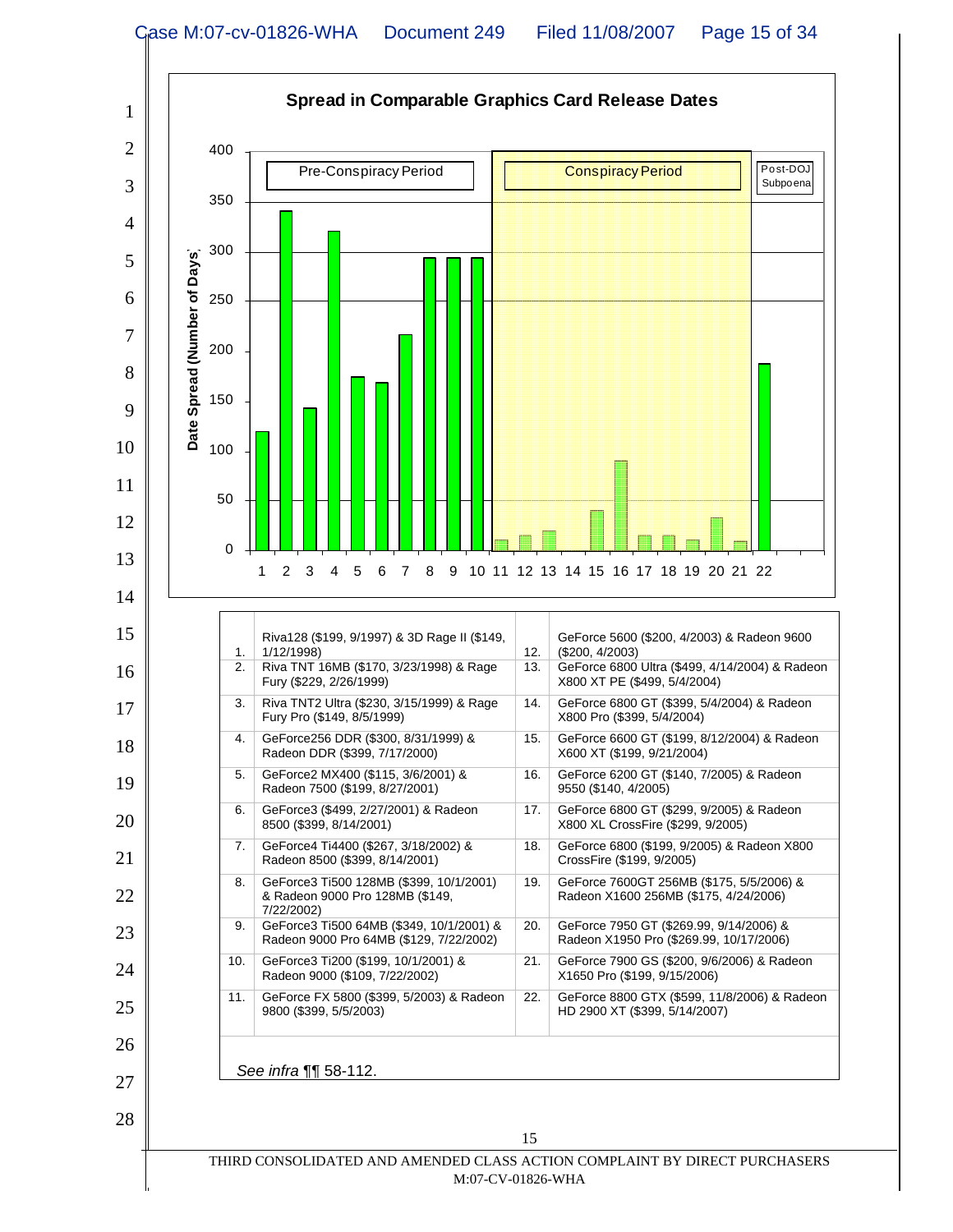1 2 3 56. As these charts show, Defendants did not time and price their competing product introductions in lockstep prior to the start of the conspiracy, as they did during the conspiracy period.

4 5 6 7 8 9 57. Original equipment manufacturer ("OEM") product cycles cannot explain Defendants' lockstep timing and pricing of GPU products during the conspiracy period. Regardless of whether Defendants' product introductions were timed to match OEM product cycles, they were not timed to match *one another* in the pre-conspiracy period. Indeed, in some cases it took either ATI or Nvidia almost an entire year to bring a competing product to market, by which time two or more OEM product cycles had passed.

10

#### **C. Defendants' Vigorous Competition in the Pre-Conspiracy Period**

11 12 13 14 58. Prior to the conspiracy period, the GPU market was characterized by the type of intense competition that marked many other similar, high technology markets. Indeed, Nvidia and ATI raced to be first-to-market with new technology products, and competed intensely on price.

15 16 17 18 19 20 59. For example, Nvidia and ATI's competing first generation 3-D graphics cards were released in 1997 approximately four months apart and at a \$50 price difference. In particular, in September 1997, Nvidia introduced its first generation 3-D graphics card, the Riva 128, which included Nvidia's new NV3 graphics technology. The Riva 128 was priced at \$199. ATI was not able to introduce a competing first generation 3-D graphics card until January 12, 1998, when it introduced the 3D Rage II, which was priced at \$149.

21 22 23 24 25 26 27 28 16 60. Likewise, Nvidia and ATI's competing second generation 3-D graphics cards were released eleven months apart in 1998 and 1999 and at a \$59 price difference. In particular, Nvidia beat ATI to market with its second generation 3-D graphics card when it introduced the Riva TNT 16MB, which included Nvidia's new NV4 graphics technology, on March 23, 1998. The Riva TNT was priced at \$170. ATI was not able to respond with a second generation 3-D graphics card until February 26, 1999, eleven months after Nvidia had introduced its second generation card. The ATI product was its Rage Fury graphics card, which contained ATI's new Rage 128 graphics technology. The Rage Fury was priced at \$229.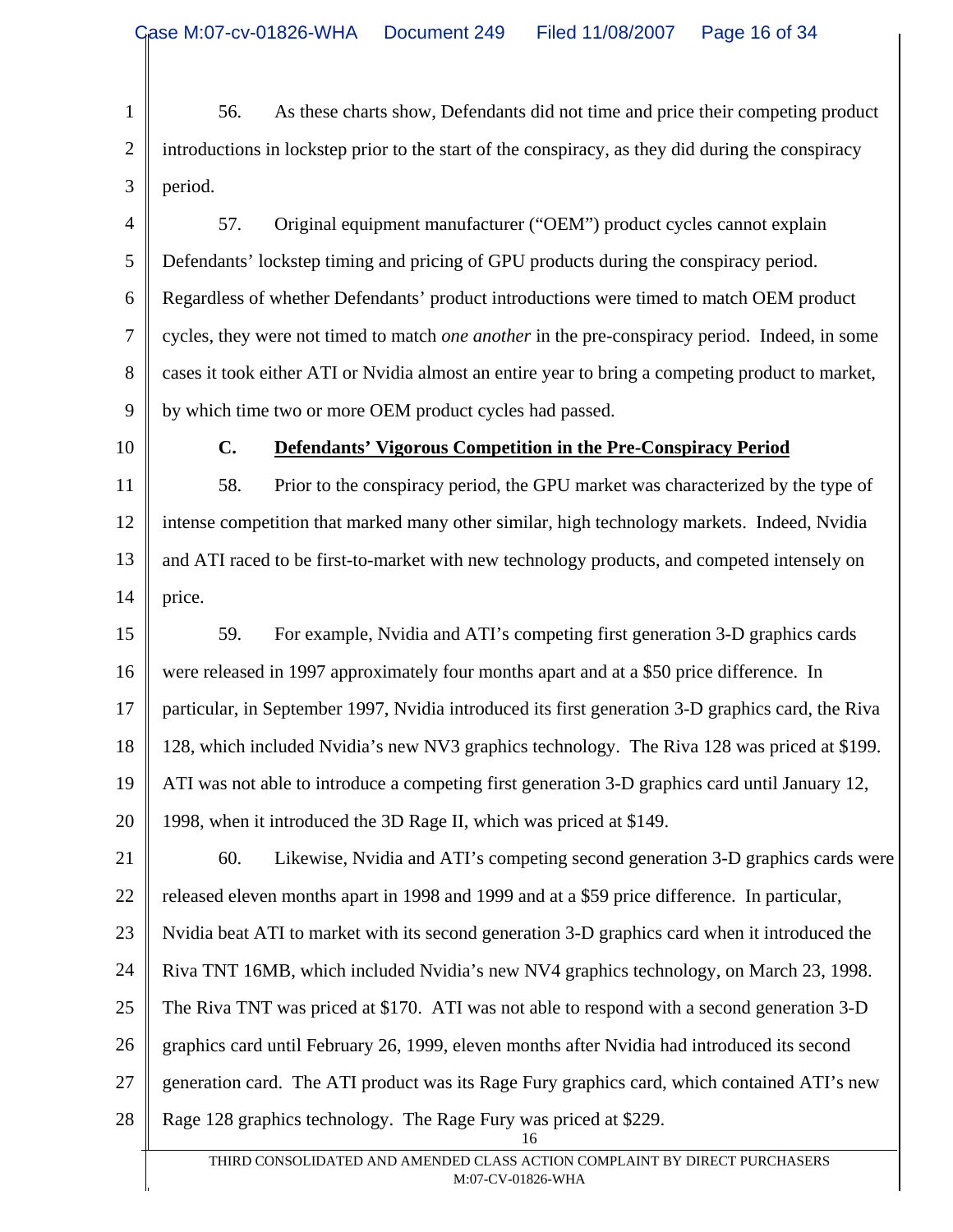1 2 3 4 5 6 7 61. Nvidia and ATI's competing third generation 3-D graphics cards were released approximately five months apart in 1999 and at an \$81 price difference. Nvidia beat ATI to market with a third generation 3-D graphics card when it introduced its Riva TNT2 Ultra, which included Nvidia's new NV5 graphics technology, on March 15, 1999. The Riva TNT2 Ultra was priced at \$230. ATI was not able to respond with a third generation 3-D graphics card until August 5, 1999, when it introduced its Rage Fury Pro graphics card, which contained ATI's new Rage 128 Pro graphics technology. The Rage Fury Pro was priced at \$149.

8 9 10 11 12 62. Nvidia and ATI's first DirectX7 compliant<sup>3</sup> graphics cards were released eleven months apart in 1999 and 2000 and at a \$99 difference. On August 31, 1999, Nvidia introduced its first DirectX7 compliant graphics card, the GeForce256 DDR. The GeForce256 DDR was priced at \$300. ATI was not able to release a DirectX7 compliant graphics card until July 17, 2000, when it released the Radeon DDR. The Radeon DDR was priced at \$399.

13 14 15 16 17 63. In 2001, ATI and Nvidia released competing new products five months apart with an \$84 price difference. Nvidia got the first-to-market advantage with its introduction of the GeForce2 MX400 on March 6, 2001. The GeForce2 MX400 was priced at \$115. ATI did not respond with a competing product, the Radeon 7500, until August 27, 2001. The Radeon 7500 was priced at \$199.

18 19 20 21 22 23 24 64. Also in 2001, Nvidia and ATI's release of the first DirectX8 compliant graphics cards took place nearly six months apart and at a \$101 price difference. Nvidia released the first DirectX8 compliant graphics card, the GeForce3, on February 27, 2001. The GeForce3 was priced at \$500. ATI did not bring its first DirectX8 compliant graphics card to market until August 14, 2001, when it introduced the Radeon 8500. The Radeon 8500 was priced at \$399. 65. Nvidia's response to the Radeon 8500 did not come until approximately seven months after the Radeon 8500 hit the market, and it was priced \$130 less than the Radeon 8500.

25

26 27 28  $\frac{3}{3}$  DirectX is a programming interface that Microsoft created for use in graphical applications. It allows software in graphical applications, such as video games, to access the transistors in the graphics card in order to render the graphics on the monitor screen in real time (rather than as a delayed drawing). As graphical applications have become more complex, Microsoft has released new versions of DirectX.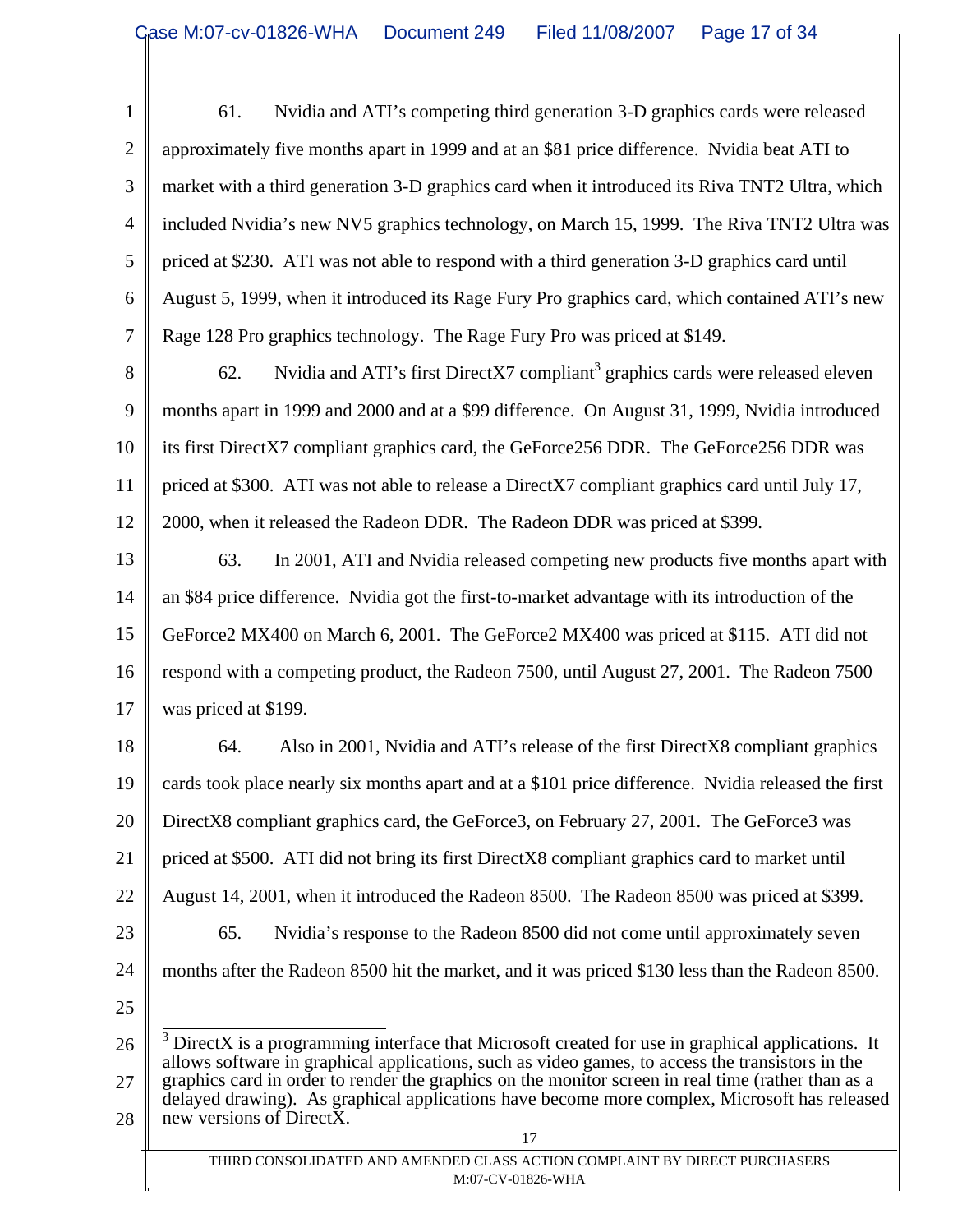1 2 Specifically, on March 18, 2002, Nvidia put out a new graphics card to replace the GeForce3 and compete with the Radeon 8500 – the GeForce4 Ti4400 – at a price of \$267.

3 4 5 6 7 8 66. On October 1, 2001, Nvidia introduced three new GeForce3 graphics cards: the GeForce3 Ti500 128MB, the GeForce3 Ti500 64MB, and the GeForce3 Ti200. These cards were priced at \$399, \$349 and \$199, respectively. In response, ATI introduced three competing new products, the Radeon 9000 Pro 128MB, the Radeon 9000 Pro 64MB, and the Radeon 9000. ATI did not bring these cards to market until July 22, 2002, nearly ten months after Nvidia's product releases. They were priced at \$149, \$129 and \$109, respectively.

9 10 11 12 67. As these examples show, Nvidia and ATI were racing each other to market in the pre-conspiracy period, and often leapfrogged each other with the introduction of new technology products. The leapfrogging products came at a variety of price points, depending on a number of factors, including the time-to-market and the relative technical merits of the competing products.

13 14 15 16 17 68. The behavior of ATI and Nvidia during this timeframe is typical of normal competition in a high technology market where participants compete vigorously on price and innovation, with each supplier racing to release new generation products with new features and capabilities and improved performance and speed significantly ahead of a competitor in order to capture sales.

18 19 20 21 22 23 69. Because the competition to be first-to-market with new generation technologies is fierce, suppliers must engage in accelerated research and development ("R&D"), which typically entails greater expenses than R&D that takes place at a more leisurely pace, but is generally considered necessary to stay ahead, or at least not fall behind in competitive technology industries. Because of the advantages that can accrue to the first-to-market or the superior technology, even duopolists have a greater incentive to innovate than in more static industries.

24 25 26 27 28 18 70. Nevertheless, at any point in the R&D process, numerous incidents can delay, halt, or speed up the process. One reason for this is that GPU design is a complex and extremely expensive proposition. Many workers' hours and capital expenditures are used in R&D of new technologies. This is another reason that it would be unlikely that competing firms' pricing and product introductions would be identically matched. Rather, in a competitive GPU market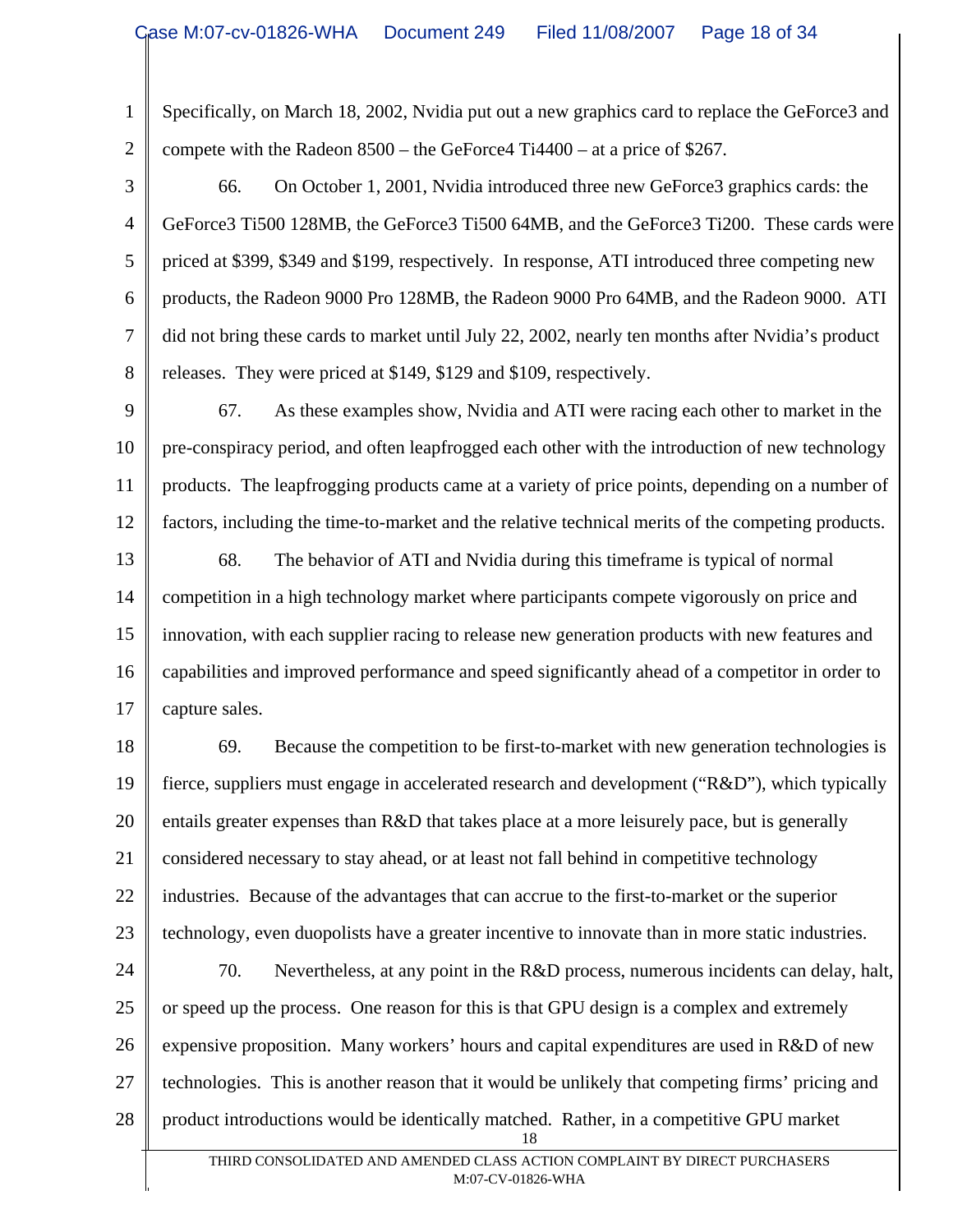1 2 3 operating free of collusion, it would be expected that rivals would attempt to leapfrog past one another to introduce their new products as fast as possible – as occurred during the pre-conspiracy period.

4 5 6 7 8 9 71. The historical competition in price and innovation during the pre-conspiracy period squeezed or eliminated profits for Nvidia and ATI. ATI struggled for several years to turn any profit at all and Nvidia experienced at least three quarters in a row of substantial losses. This squeeze on their profitability led Nvidia and ATI to conspire to coordinate their new product launches and to fix prices. The conspiracy was successful in this regard – profit margins for both companies increased during the conspiracy period.

10 11

# **D. Communications and Coordination Between the Defendants During the Conspiracy Period**

12 13 14 15 16 17 72. The intense competition by the Defendants in the pre-conspiracy period stands in stark contrast to their collusive behavior during the conspiracy period. As a result of the collusive arrangements between Defendants in this case, the GPU market during the class period was characterized by high prices and lethargic innovation and competition as both parties adhered to these agreements. Defendants have kept prices high and moderated competition in innovation by agreeing on product release schedules and prices.

18 19 20 21 22 23 24 25 73. Defendants' behavior is contrary to how firms would be expected to operate in a competitive market, and is indicative of collusion. In short, in a competitive GPU market operating free of collusion, it would not be expected that rivals would introduce their new products at similar times and at identical prices, as alleged herein. Engaging in such behavior would be against each Defendant's individual self-interest absent an agreement to fix prices and limit competition because each Defendant would risk losing the opportunity to capture sales with first-to-market and competitively priced products. However, if defendants were colluding, then engaging in such behavior would be profitable and in Defendants' mutual interests.

26 27 28 19 74. This behavior is even more unusual and suspect because on virtually every occasion (further described below) it closely followed when representatives of Nvidia and ATI met together at various industry trade association conferences and events. Nvidia and ATI's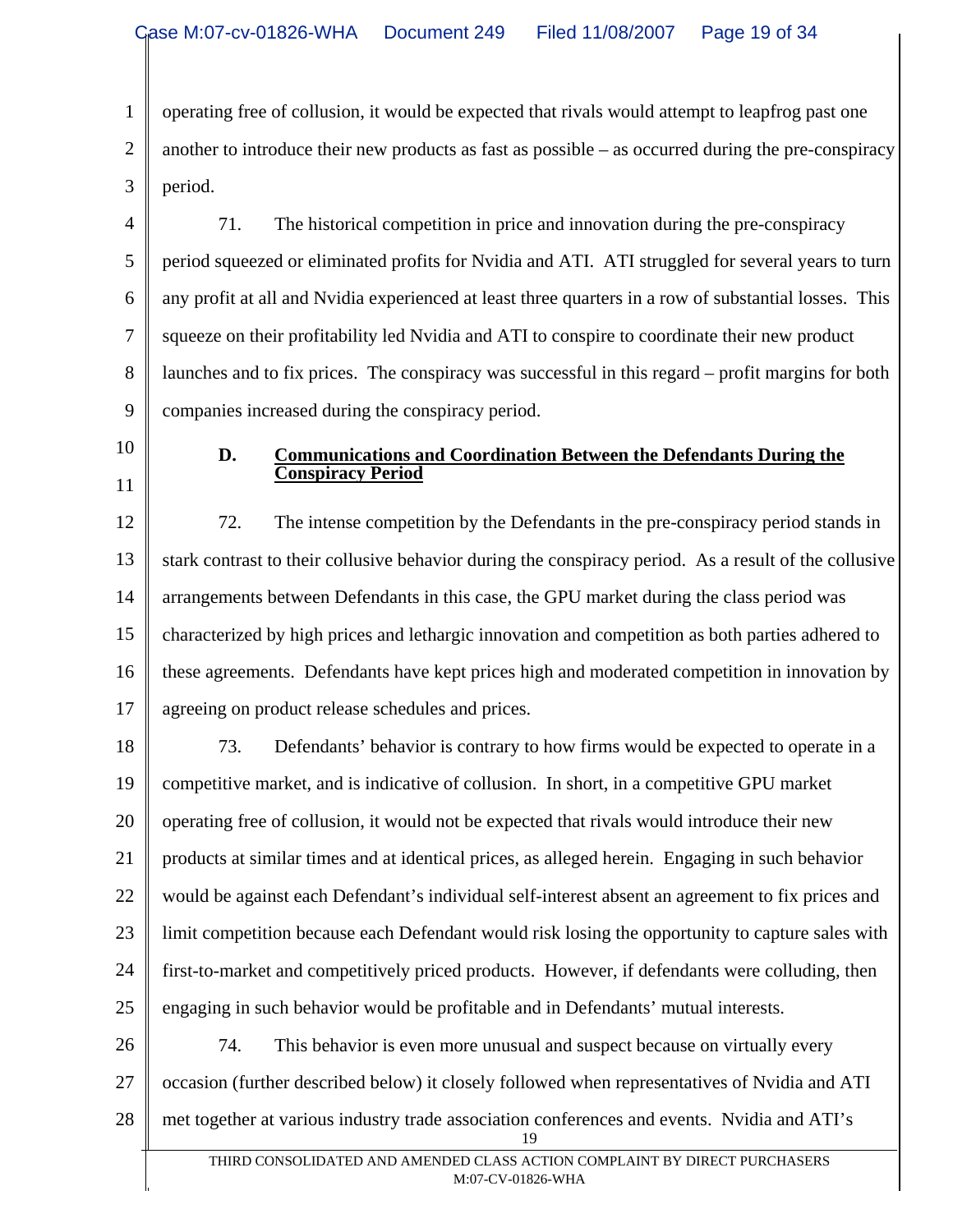1 2 3 coordinated product releases at the same time and the same prices following meetings between the companies are contrary to the history of competition in the consumer electronics and personal computer industry and were done without any plausible rationale for such coordination.

4 5

## **1. Communications and Coordination in 2003 and 2004**

6 7 75. In the spring and summer of 2003, pursuant to the conspiracy alleged herein, ATI and Nvidia slowed the pace at which they released new GPU products and coordinated the pricing of these new products.

8 9 10 76. The slowdown was intended to limit price competition on new products, to raise prices on existing products, to reduce research and development expenses, and to improve the profit margins of both companies.

11 12 13 77. These agreements to conspire on product introductions and pricing coincided, at least in part, with when representatives of both companies attended certain industry trade association conferences and events together.

14 15 78. On March 4-8, 2003, executives of ATI and Nvidia attended the Game Developers Conference in San Jose, California.

16 17 18 79. On March 5, 2003, it was announced that the ATI Radeon 9800 would go on sale that month at a price of \$399. The Nvidia GeForce FX 5800 was also scheduled to go on sale in March of 2003 at a price of \$399, as well.

19 20 21 80. In April of 2003, it was announced that the ATI Radeon 9600 would be priced around \$200; it was also announced that the Nvidia GeForce 5600 would appear in stores in April of 2003, priced at \$200 as well.

22 23 81. Executives of ATI and Nvidia have been on the board of PCI-SIG, which is a trade association that develops and manages peripheral component interconnect ("PCI"). PCI is

24 technology that delivers input/output ("I/O") functionality for computers by connecting various

25 chips, adapter cards, and device drivers within a computer system. Beginning in at least 2005,

26 executives of ATI and Nvidia have been on the Board of Directors of PCI-SIG.

27

28

82. On June 2-3, 2003, PCI-SIG held its 2003 Game Developers Conference. On June 2-3, 2003 and again in August 2003, representatives of ATI and Nvidia both attended PCI-SIG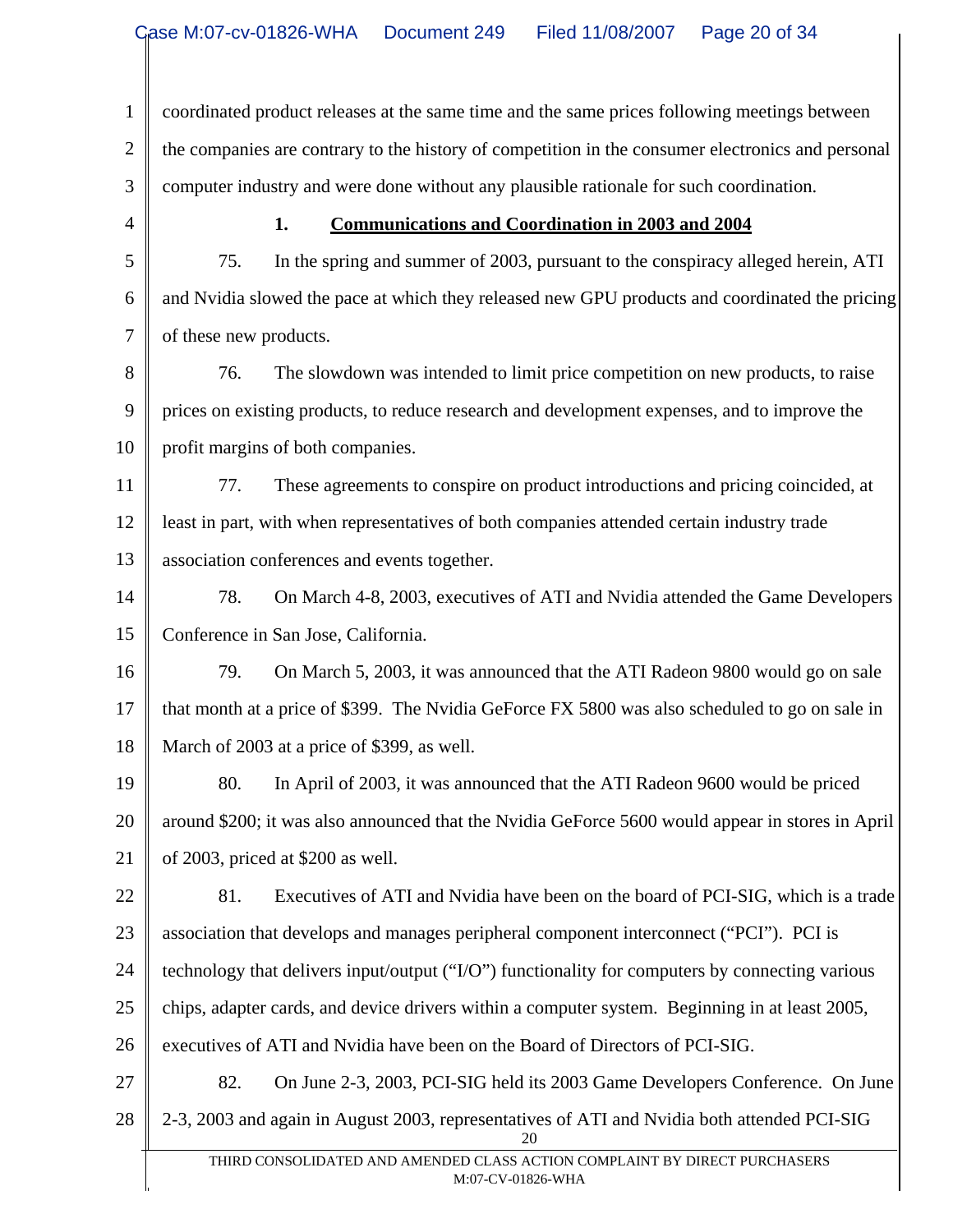| $\mathbf{1}$   | conferences. The June meeting was held at the San Jose McEnery Convention Center in San            |
|----------------|----------------------------------------------------------------------------------------------------|
| $\overline{2}$ | Jose, California. The August meeting was conducted in Milpitas, California.                        |
| 3              | 83.<br>Following these meetings, ATI and Nvidia delayed the launch of two new                      |
| $\overline{4}$ | competing products that the industry expected to be introduced that year. ATI and Nvidia           |
| 5              | delayed the launch of those products in tandem until 2004 at which point the launch was made at    |
| 6              | an identical retail price point.                                                                   |
| 7              | Specifically, Nvidia announced in October of 2003 that it was postponing the<br>84.                |
| $8\,$          | introduction of its NV40 graphics technology. At the same time, ATI announced it was               |
| 9              | postponing the introduction of its R400 graphics technology, which would have directly             |
| 10             | competed with Nvidia's NV40 graphics technology. Although either party could have pushed           |
| 11             | forward in an effort to get the jump on the other, the parties did not accelerate past one another |
| 12             | and proceeded with a coordinated launch of the new products.                                       |
| 13             | 85.<br>Representatives of ATI and Nvidia attended the February 23-26, 2004 3GSM                    |
| 14             | World Congress conference in Cannes, France.                                                       |
| 15             | 86.<br>On March 22-26, 2004, ATI and Nvidia attended the 2004 Game Developers                      |
| 16             | Conference in San Jose, California.                                                                |
| 17             | 87.<br>In addition, in 2004, ATI posted on its website a draft presentation marked as              |
| 18             | "Confidential" prepared by one of its executives that detailed future product development. The     |
| 19             | presentation contained internal notes by the presenter that commented on ATI's strategies,         |
| 20             | including some of those relating to Nvidia.                                                        |
| 21             | 88.<br>Then during 2004, ATI and Nvidia jointly introduced the new technologies that               |
| 22             | had been jointly postponed in October 2003 at the same price and on very close to or exactly the   |
| 23             | same date.                                                                                         |
| 24             | 89.<br>On or about April 14, 2004, Nividia released its GeForce 6800 Ultra graphics card           |
| 25             | for \$499 while ATI released its Radeon X800 XT PE graphics card on May 4, 2004 for \$499 as       |
| 26             | well. Likewise, Nvidia introduced the GeForce 6800 GT on May 4, 2004 for \$399 and ATI             |
| 27             | introduced the Radeon X800 Pro also on May 4, 2004 and also for \$399. These products utilized     |
| 28             |                                                                                                    |
|                | 21<br>THIRD CONSOLIDATED AND AMENDED CLASS ACTION COMPLAINT BY DIRECT PURCHASERS                   |
|                | M:07-CV-01826-WHA                                                                                  |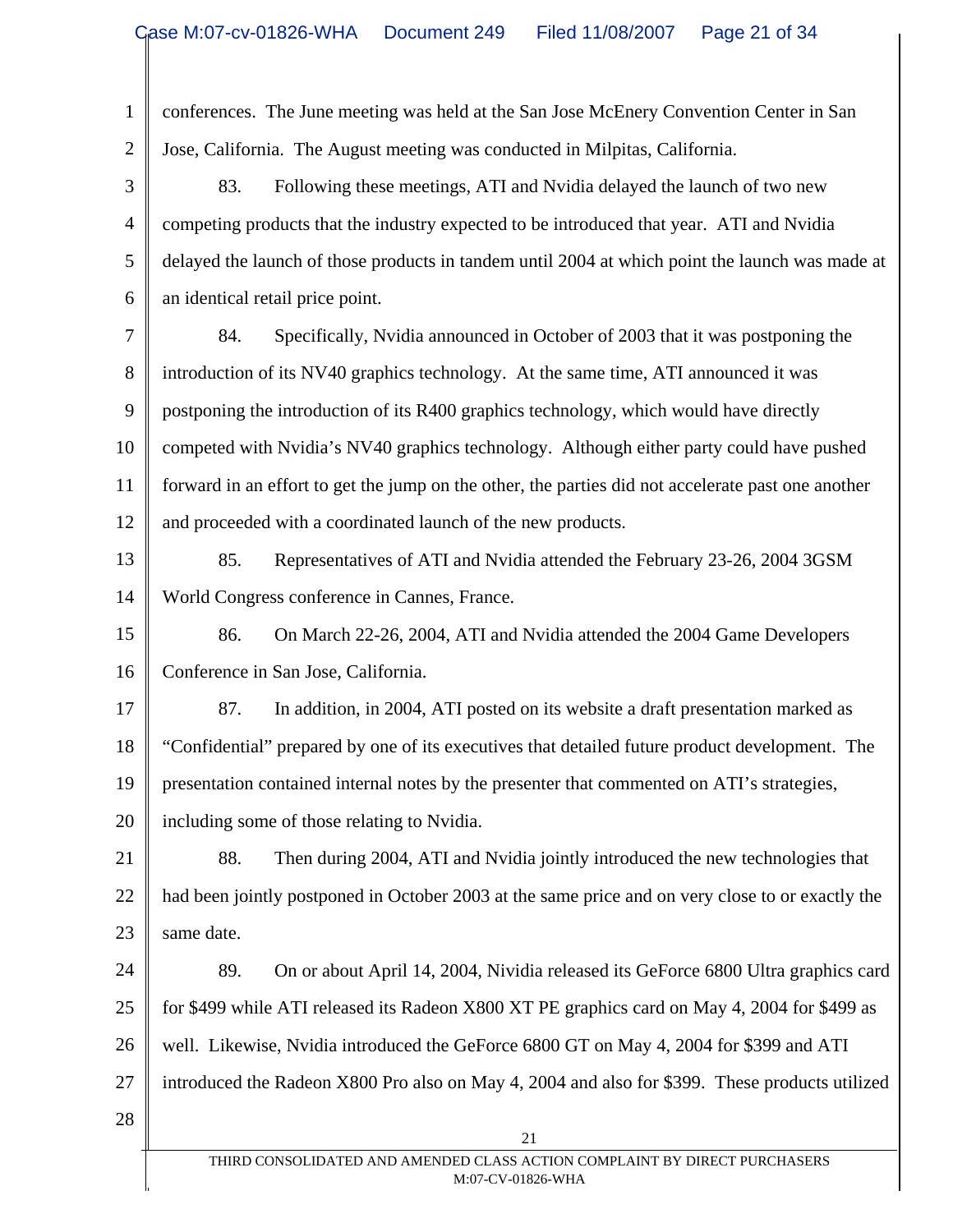| $\mathbf{1}$   | new GPU technology - Nvidia's products contained its new NV40 graphics technology and           |
|----------------|-------------------------------------------------------------------------------------------------|
| $\overline{2}$ | ATI's products contained its new R420 graphics technology.                                      |
| 3              | Throughout 2004, ATI and Nvidia timed the introduction and pricing of other<br>90.              |
| $\overline{4}$ | products following meetings between these Defendants.                                           |
| 5              | Representatives of Nvidia and ATI attended the June 15, 2004 PSI-SIG annual<br>91.              |
| 6              | meeting which was held in San Jose California.                                                  |
| 7              | On August 12, 2004, Nvidia announced the release of the GeForce 6600 GT at a<br>92.             |
| 8              | retail price of \$199. ATI released a competing product, the Radeon X600 XT, on September 21,   |
| 9              | 2004. The Radeon X600 GT was priced at \$199 as well.                                           |
| 10             | 2.<br><b>Communications and Coordination in 2005</b>                                            |
| 11             | 93.<br>On March 7-11, 2005, representatives of Nvidia and ATI both attended the Game            |
| 12             | Developers Conference, which was held in San Francisco, California.                             |
| 13             | In April 2005 and June 2005, while Nvidia and ATI were on the board of PCI-SIG,<br>94.          |
| 14             | they were "platinum sponsors" of PCI-SIG conferences. In the second and third weeks of April    |
| 15             | PCI-SIG conferences were held in Beijing, China; Tokyo, Japan; and Taipei, Taiwan. In the first |
| 16             | week of June a PCI-SIG conference was held in San Jose, California. Following these meetings,   |
| 17             | ATI and Nvidia coordinated the pricing of new GPU products that were being introduced into the  |
| 18             | market.                                                                                         |
| 19             | In July 2005, Nvidia released its GeForce 6200 GT with 256 MB of double data<br>95.             |
| 20             | rate ("DDR") memory and 8X AGP at a price of \$140. This came on the heels of ATI's             |
| 21             | introduction in April 2005 of the Radeon 9550, which also featured 256 MB DDR memory and        |
| 22             | 8X AGP, and was also priced at \$140.                                                           |
| 23             | 96.<br>Representatives of Nvidia and ATI also attended the SIGGRAPH conference in               |
| 24             | Los Angeles, California from July 31 to August 4, 2005, which was an international conference   |
| 25             | focused on computer graphics and interactive technologies.                                      |
| 26             | 97.<br>Representatives of Nvidia and ATI also attended the Game Developers Conference           |
| 27             | in London, England from August 30 to September 1, 2005.                                         |
| 28             | 22                                                                                              |
|                | THIRD CONSOLIDATED AND AMENDED CLASS ACTION COMPLAINT BY DIRECT PURCHASERS                      |
|                | M:07-CV-01826-WHA                                                                               |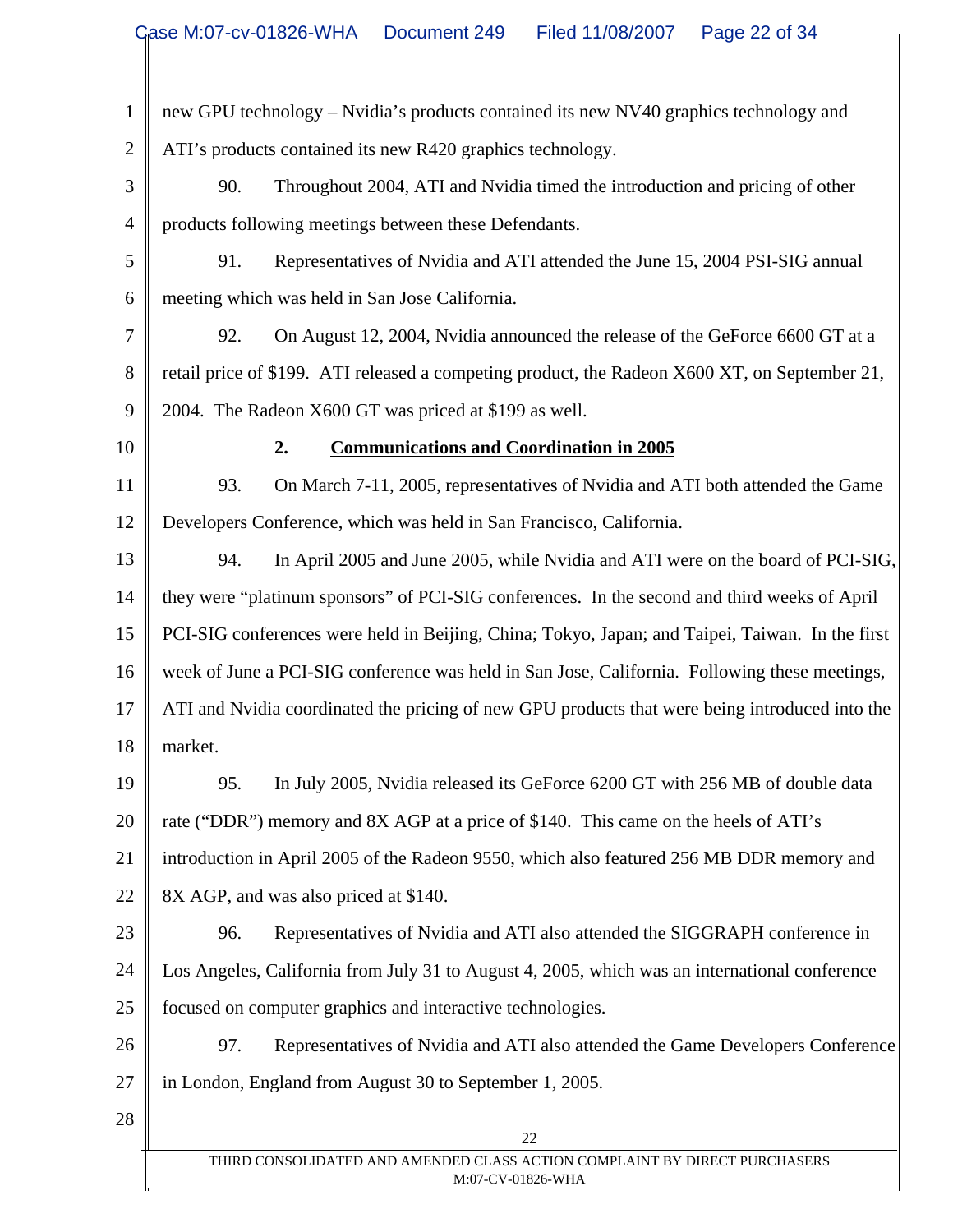| $\mathbf{1}$   | Following these meetings in July and August of 2005, ATI and Nvidia again<br>98.                 |
|----------------|--------------------------------------------------------------------------------------------------|
| $\overline{2}$ | engaged in product launches during the same time period and at the same prices.                  |
| 3              | In September of 2005, ATI announced the release of its CrossFire graphic cards,<br>99.           |
| 4              | including the Radeon X800 XL CrossFire and the Radeon X800 CrossFire with suggested retail       |
| 5              | prices of \$299 and \$199, respectively. At the same time, Nvidia released comparable products,  |
| 6              | the GeForce 6800 GT and GeForce 6800, with respective retail prices of \$299 and \$199, as well. |
| 7              | 3.<br><b>Communications and Coordination in 2006</b>                                             |
| 8              | On March 20-24, 2006, representatives of Nvidia and ATI both attended the Game<br>100.           |
| 9              | Developers Conference, which was held in San Jose, California.                                   |
| 10             | Also in March, 2006, executives from ATI and Nvidia attended the Fabless<br>101.                 |
| 11             | Semiconductor Association ("FSA") Global Leadership Summit in Shanghai, China.                   |
| 12             | Following these conferences in March of 2006, ATI and Nvidia again announced<br>102.             |
| 13             | new GPU products within the same time period and at the same price.                              |
| 14             | Nvidia released its GeForce 7600GT, with 256 MB of DDR Memory and a 16X<br>103.                  |
| 15             | PCIe, on May 5, 2006 at a price of about \$175. Just two weeks earlier, on April 24, 2006, ATI   |
| 16             | released the Radeon X1600, which also had 256 MB of DDR memory and a 16X PCIe, at the            |
| 17             | price of about \$175.                                                                            |
| 18             | Meetings between Nvidia and ATI continued further into 2006. On July 11-14,<br>104.              |
| 19             | 2006, representatives of Nvidia and ATI both attended the Develop 2006 Conference in Brighton,   |
| 20             | England.                                                                                         |
| 21             | 105.<br>On July 30, 2006 to August 3, 2006, representatives of Nvidia and ATI both               |
| 22             | attended and made presentations at the SIGGRAPH 2006 Conference in Boston, Massachusetts.        |
| 23             | On August 30, 2006 to September 1, 2006, representatives of Nvidia and ATI both<br>106.          |
| 24             | attended and made presentations at the Computer Entertainment Software Association Developers    |
| 25             | Conference in Tokyo, Japan.                                                                      |
| 26             | 107.<br>In furtherance of the conspiracy, Nvidia released its GeForce 7950 GT on                 |
| 27             | September 14, 2006, and ATI released its Radeon X1950 Pro on October 17, 2006. The prices, as    |
| 28             | 23                                                                                               |
|                | THIRD CONSOLIDATED AND AMENDED CLASS ACTION COMPLAINT BY DIRECT PURCHASERS<br>M:07-CV-01826-WHA  |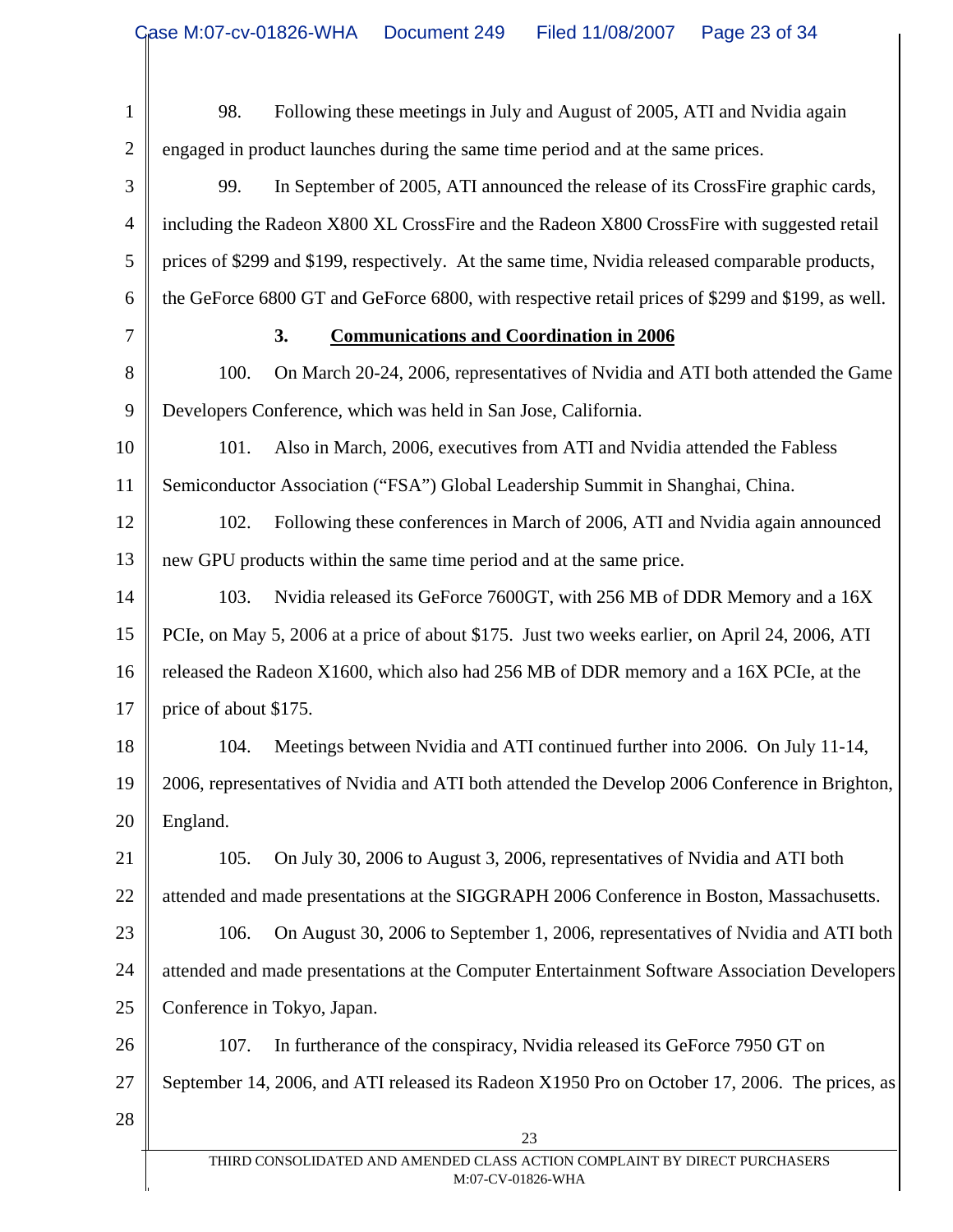1 2 quoted by online retailer Newegg.com, were \$269.99 for each graphics card. The features were virtually identical.

3 4 5 108. In addition, Nvidia released its GeForce 7900 GS on September 6, 2006 for a price of \$200. ATI also released its Radeon X1650 Pro on September 15, 2006 for a price of \$199. Again, the features of these products were virtually identical.

6

7 8 9 10 11 109. As these examples show, Nvidia and ATI stopped racing each other to market during the conspiracy period. Instead, they began introducing their products in lockstep and pricing them identically or nearly identically. This unnatural behavior lasted for approximately four years, until the advent of the DOJ investigation. Defendants' behavior of during this timeframe was a sharp departure from the competition that existed in the pre-conspiracy period and would not have been in the best interest of either Nvidia or ATI, absent a conspiracy.

12

#### **E. Competition After The DOJ Investigation Began**

13 14 15 110. Although only a short time has passed since the DOJ began its investigation into the GPU industry, it appears as though competition has increased, with the Defendants beginning to compete on price and speed-to-market again.

16 17 18 19 20 21 111. For example, Nvidia and ATI's introduction of their first DirectX10 complaint graphics cards took place more than six months apart and with a price difference of \$200. More specifically, on November 8, 2006, Nvidia introduced its first DirectX10 compliant graphics card, the GeForce 8800 GTX. The GeForce 8800 GTX was priced at \$599. ATI did not release its first DirectX10 compliant graphics card, the Radeon HD 2900 XT, until May 14, 2007, at a price of \$399.

22 23 24 112. This apparent return to competition is in stark contrast to the lockstep pricing and product introductions that characterized the conspiracy period before the DOJ investigation began.

25

//

//

//

26

27

28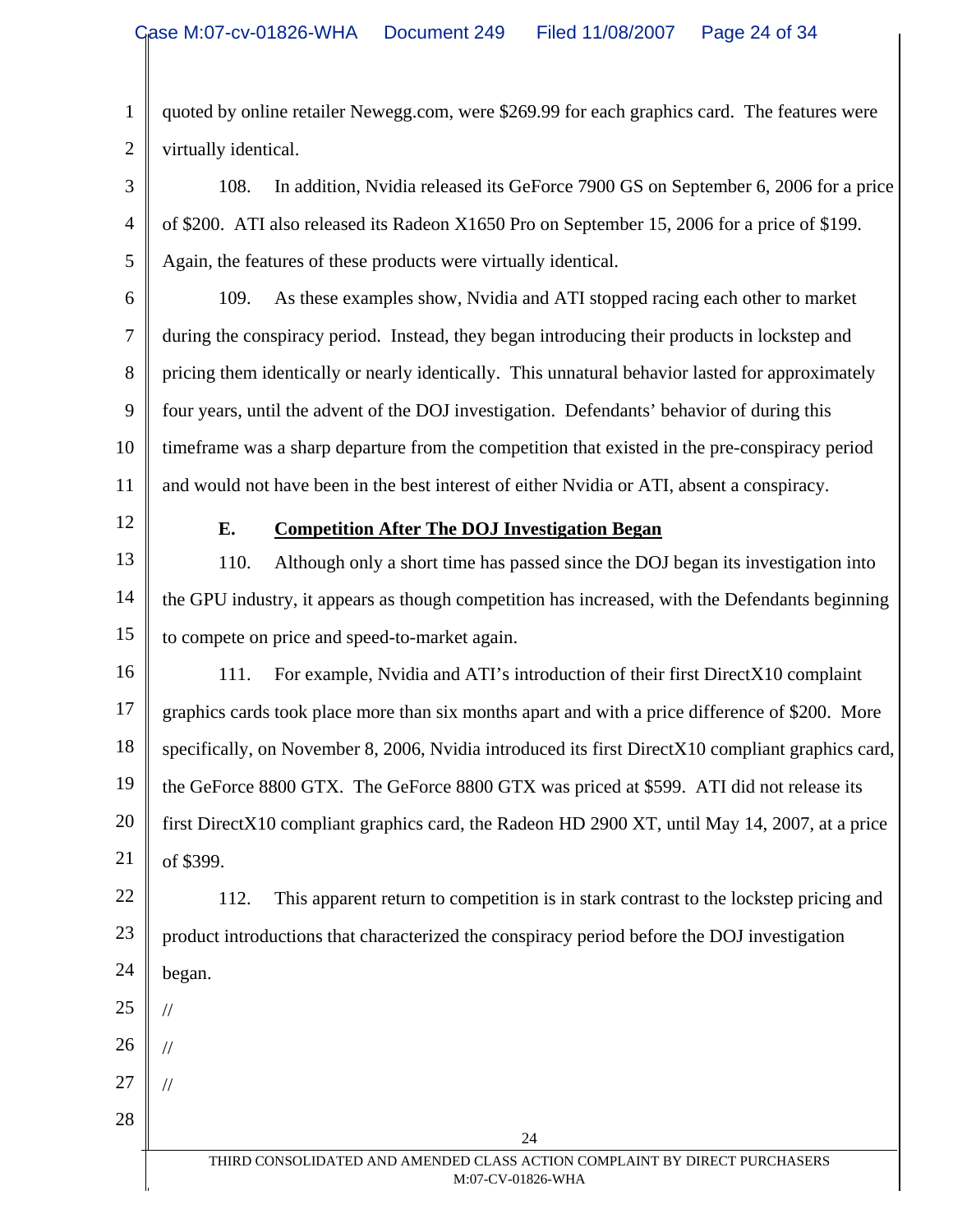1 2

# **F. Industry Analyst Reports**

3 4 113. Public statements from industry analysts made after the DOJ investigation was announced support the plausibility of Plaintiffs' allegations of collusive pricing behavior among defendants.

5 6 7 8 9 10 11 114. One commentator has compared the DOJ's investigation of the GPU industry to its successful prosecution of manufacturers of Dynamic Random Access Memory ("DRAM"), which has resulted in \$731 million in criminal fines. In an interview with Computerworld, an industry analyst stated, "If the DOJ wanted to, it could just go down every line in the semiconductor industry and find the same issue. That's because there are a relatively few number of suppliers in the chip industry and an open flow of communication between competitors and customers, who may not define price fixing the same way the DOJ does."

12

13

14

115. Another industry analyst expressed similar sentiments in an article in the San Francisco Chronicle: "I am not surprised that (the Justice Department) is looking into this as there are few suppliers left, which aggregates pricing power."

15 16 17 18 116. The San Jose Mercury News quoted yet another industry analyst as saying, "As a consumer, I have noticed that the price points of video cards have always been pretty equal. The first mover comes out with a product that is \$500 and the follower comes out with a product that is \$500. They tend not to be in price wars."

19 20 21 22 23 24 25 26 117. In addition, even prior to the announcement of DOJ's investigation, industry sources had reported collusion in the GPU market. For example, the website inquirer.net reported that, "Rather than battle each other hammer and tongs, sources claim that ATI and Nvidia have recently had meetings in an effort to put the brakes on the speed at which new graphics products are released." This article went on to state that sources claimed both companies had grown weary of high R&D costs, the high cost of producing, and low margins, which led them to "huddle together in secret conclaves to see what can be done and balance the financial books that little bit better."

- 27
- 28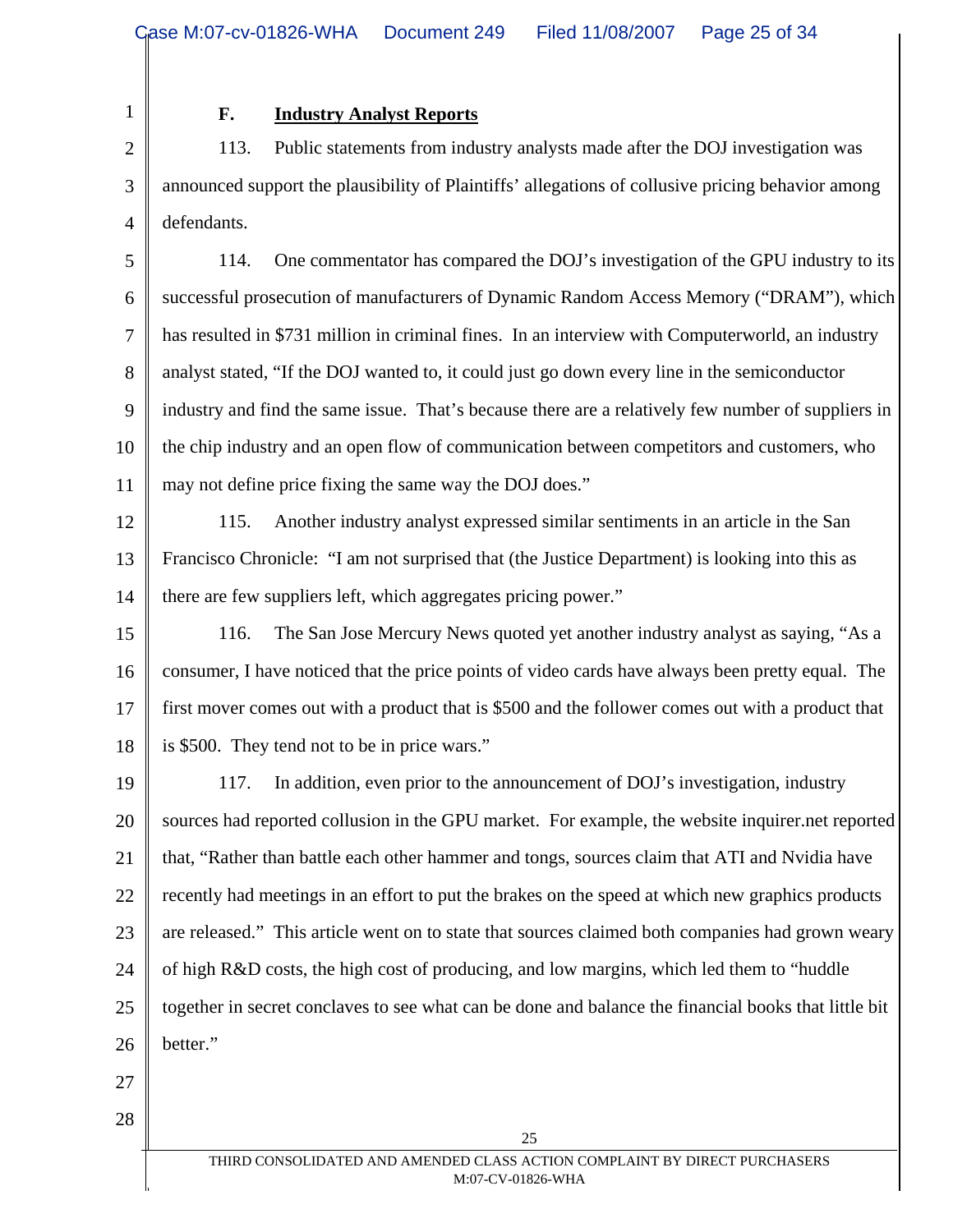1

# **II. Market Structure and Economic Data**

2 3 4 5 118. The relevant economic evidence, including data on GPU pricing and supply, further buttresses the allegations of an illegal agreement to fix, raise, maintain, and stabilize prices of GPUs sold in the United States, and to coordinate the timing of new product introductions.

6

## **A. Structure of the GPU Market**

7 8 119. The structure of the GPU market is conducive to a secret price-fixing agreement, and has made collusion particularly attractive in this specific market.

9 10 11 120. The GPU market is highly concentrated and has become even more so during the course of the Class Period because of significant consolidation among industry participants. In addition, many smaller firms in the market have lost market share and left the market altogether.

12 13 14 121. At present, this market is essentially a two supplier business, with Nvidia holding approximately a 53% market share and AMD (through ATI) holding approximately a 47% market share.

15 16 17 18 19 20 21 22 23 24 25 26 122. The existence of excess capacity is another factor that makes collusion attractive in the GPU market and contradicts the notion that independent business decisions account for the strange increase in GPU prices during the class period. Both ATI and Nvidia operate as "fabless" manufacturers, meaning they both outsource the production of GPUs and other components, as well as the assembly and packaging of the finished product. This allows the companies to avoid significant costs and risks associated with operating manufacturing facilities. Additionally, these companies outsource supply among multiple manufacturers. The practical effect of this way of doing business is that both companies generally have effective excess capacity to produce more units, and can increase or decrease output without incurring the level of added fixed costs associated with building their own plants. Restricted capacity is not, therefore, a plausible explanation for GPU prices going up while the prices of both similar processors and GPU components go down.

- 27
- 28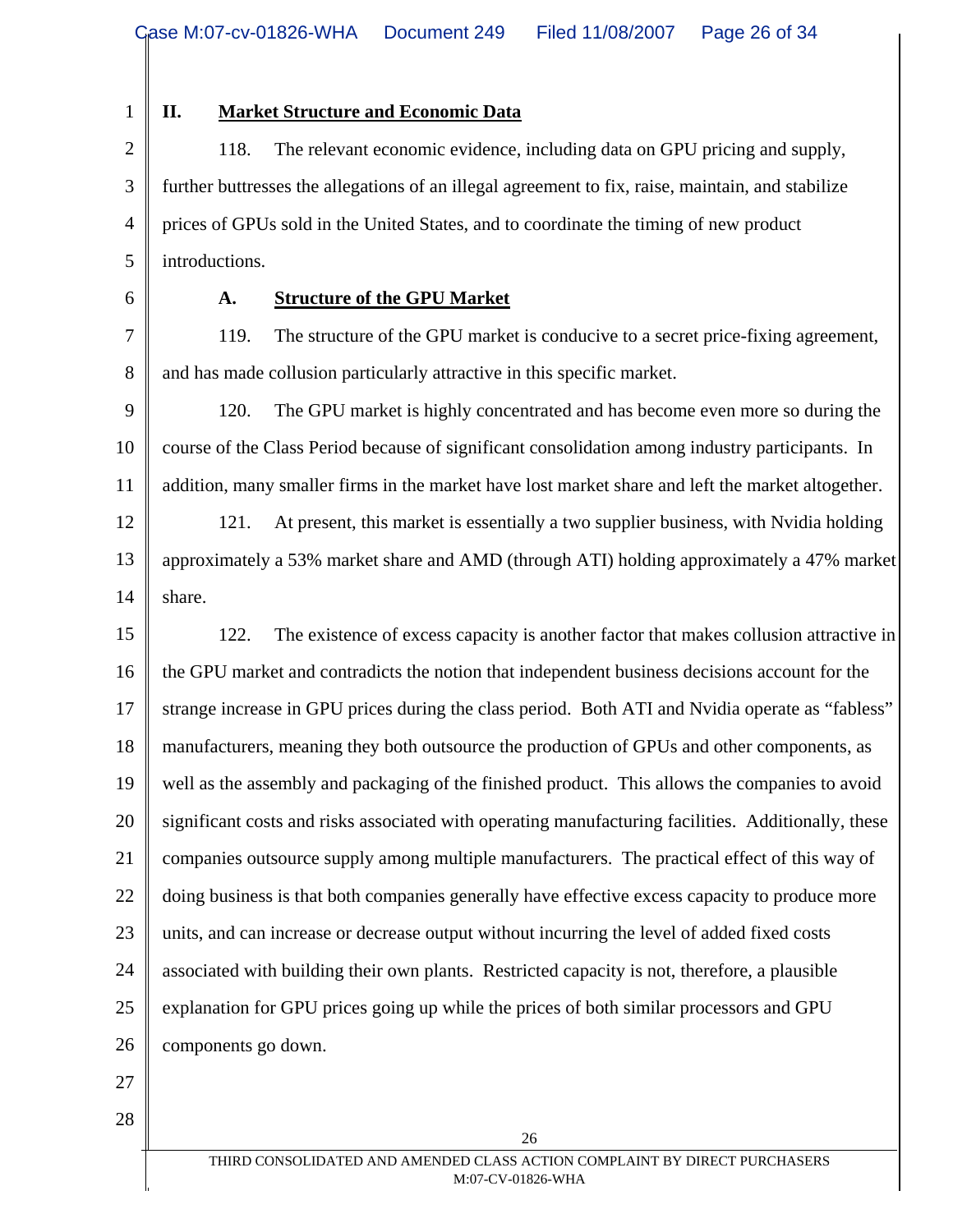1

# **B. Economic Data on Pricing and Supply**

2 3 4 5 6 123. GPU pricing during the conspiracy period provides further evidence of collusion as it has not behaved as would be expected in a competitive market. Rather, as detailed below, GPU pricing during the conspiracy period has been characterized by unnatural price stability and certain periods of upward pricing trends – in stark contrast to GPU pricing during the preconspiracy period and the pricing trends of other analogous products and markets.

7

8

9

124. The consumer electronics and personal computer industries, and industries that manufacture components for these products, are ordinarily intensely competitive (with certain notable exceptions that have recently been the subject of criminal price-fixing investigations).

10 11 12 125. The price of consumer electronics and personal computer products, and their components, typically fall after a new technology is introduced, as competition intensifies and manufacturers begin to capture efficiencies based on experience, and on scope and scale.

13 14 15 16 17 18 126. In the personal computer industry, this drive to innovate and to compete on price is generally present, even where the industry is considered a duopoly, such as the rivalry between Intel and AMD in central processing units ("CPUs"). CPUs serve as the central point in the personal computer for interpreting and processing program instructions. Like GPUs, CPUs process millions, if not billions, of transactions per second, are comprised of similar raw materials and components, and require large expenditures in research and development.

19 20 21 22 23 127. Despite the fact that there are only two competitors in the CPU market, both innovation and price competition have been vigorous compared to this same sort of competition in the GPU market during the conspiracy period, with each company striving to leapfrog the other with new product releases and succeeding at doing so. This competition in the CPU market has steadily driven down prices, while performance has improved exponentially.

24 25 26 27 128. The pricing trends in the GPU market during the pre-conspiracy period were typical of those in the consumer electronics and personal computer industries. During the preconspiracy period, GPU pricing experienced steady and substantial declines in virtually every year prior to 2003.

28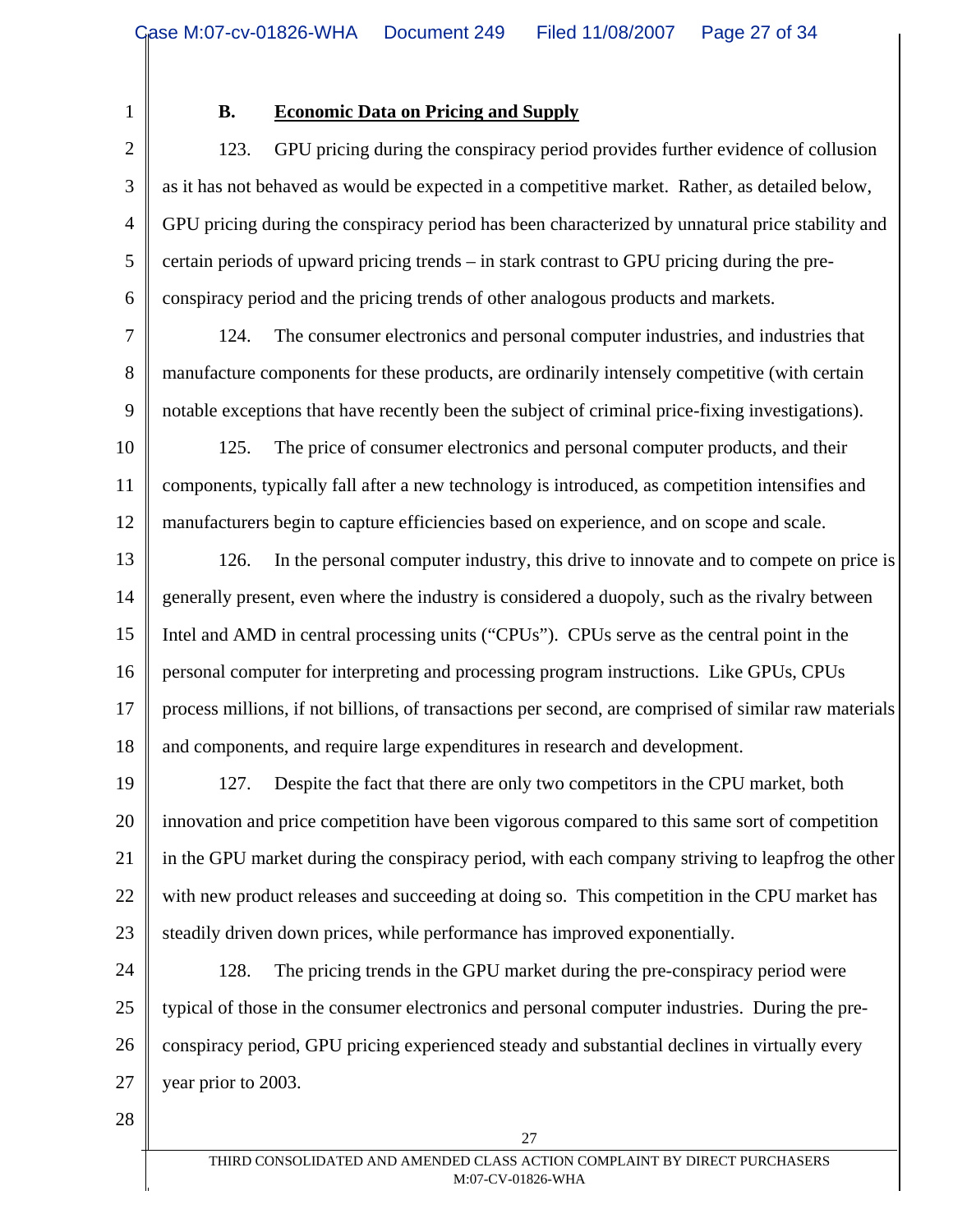1 2 3 129. For instance, based on available data and published reports, GPU and CPU pricing trends closely tracked each other in the pre-conspiracy period, as pricing trends in both markets were substantially declining.

4 5 6 7 8 9 130. However, this relationship abruptly stopped during the conspiracy period, as GPU and CPU prices began for the first time to trend in opposite directions. While CPU prices continued to substantially decline, GPU prices began to steadily increase and continued to increase throughout the conspiracy period. For example, according to published sources, average CPU prices decreased more than 20% from 2002 to 2006, while average GPU prices increased approximately 9% during the same time.

10 11 131. These differences are particularly striking given that the structure of the GPU and CPU markets is identical and the physical components of the products are substantially similar.

12 13 132. The trend in the GPU market during the conspiracy period, where prices steadily increased, is also at odds with the trends in other, similar markets as well.

14 15 133. Defendants' identical pricing of competing products during the conspiracy period is also contrary to what would be expected in a competitive market.

16 17 18 19 20 21 22 23 24 134. Indeed, some degree of price dispersion, especially where the products are somewhat differentiated, is a normal outcome in competitive markets. The "law of one price," which states that identical products sold at the same location at a given time period must be sold at identical prices, is actually rarely observed in any market, especially in high-technology markets where differences in performance and reliability, brand image, consumer perceptions and information, and other tangible and intangible factors cause buyers to value goods differently. 135. The price dispersion in the GPU market that prevailed before the conspiracy period is fully consistent with the operation of a competitive market. However, the identical pricing of every competing product release during the conspiracy period would not have occurred

25 under the same competitive conditions.

26

## **C. Economic Data on Profits and Market Share**

27 28 28 136. As a result of their collusion, ATI and Nvidia achieved stable market shares and record profits during the conspiracy period.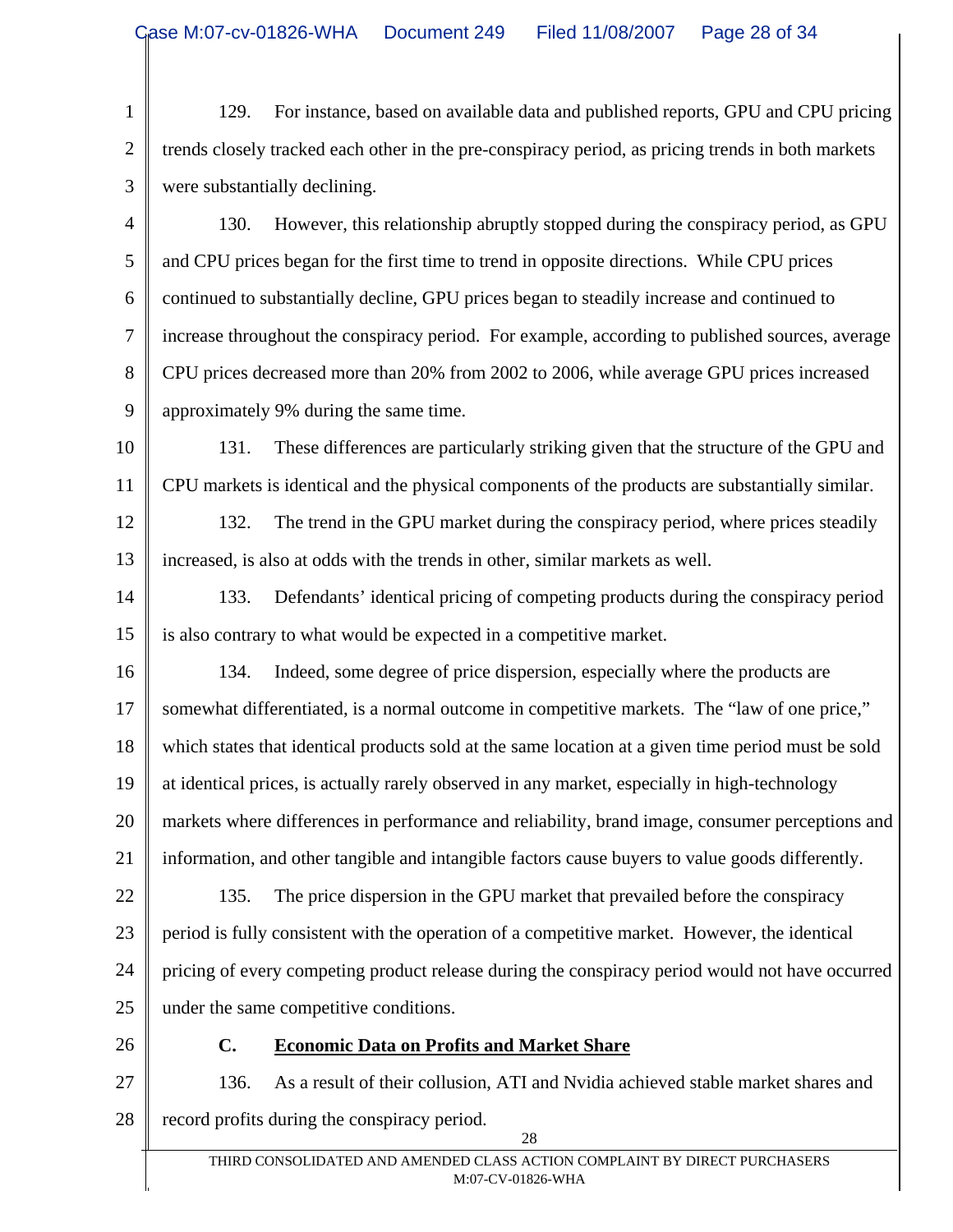| $\mathbf{1}$   | In contrast, ATI struggled throughout the pre-conspiracy period to turn any profit<br>137.           |
|----------------|------------------------------------------------------------------------------------------------------|
| $\overline{2}$ | at all and suffered losses or no profits in every quarter after the second quarter of 2000. With the |
| 3              | exception of a two quarter dip, ATI enjoyed growing profits during the conspiracy period and         |
| $\overline{4}$ | enjoyed record profits at various points in the conspiracy period. Likewise, immediately prior to    |
| 5              | the conspiracy, Nvidia's profits fell to near zero and then during the conspiracy period grew        |
| 6              | steadily and reached record levels.                                                                  |
| 7              | <b>VIOLATIONS ALLEGED</b>                                                                            |
| 8              | (Violation of Section 1 of the Sherman Act)                                                          |
| 9              | Plaintiffs incorporate and reallege, as though fully set forth herein, each and every<br>138.        |
| 10             | allegation set forth in the preceding paragraphs of this Complaint.                                  |
| 11             | Beginning at a time unknown to Plaintiffs, but at least as early as December 4,<br>139.              |
| 12             | 2002, and continuing through the present, the exact dates being unknown to Plaintiffs and            |
| 13             | exclusively within the knowledge of Defendants, Defendants and their co-conspirators entered         |
| 14             | into a continuing agreement, understanding, and conspiracy to unreasonably restrain trade and        |
| 15             | commerce in the United States, in violation of Section 1 of the Sherman Act, 15 U.S.C. §1.           |
| 16             | In particular, Defendants have combined and conspired to fix, raise, maintain or<br>140.             |
| 17             | stabilize the prices of GPUs sold in the United States.                                              |
| 18             | Defendants, by their unlawful conspiracy, artificially raised, inflated and<br>141.                  |
| 19             | maintained the market prices of GPUs as herein alleged.                                              |
| 20             | The contract, combination or conspiracy consisted of a continuing agreement,<br>142.                 |
| 21             | understanding and concert of action among Defendants and their co-conspirators, the substantial      |
| 22             | terms of which were to fix, raise, maintain, and stabilize the prices of GPUs they sold in the       |
| 23             | United States and elsewhere.                                                                         |
| 24             | 143.<br>In formulating and carrying out the alleged agreement, understanding, and                    |
| 25             | conspiracy, Defendants and their co-conspirators did those things that they combined and             |
| 26             | conspired to do, including, but not limited to the acts, practices, and course of conduct set forth  |
| 27             | above, and the following, among others:                                                              |
| 28             | 29                                                                                                   |
|                | THIRD CONSOLIDATED AND AMENDED CLASS ACTION COMPLAINT BY DIRECT PURCHASERS                           |
|                | M:07-CV-01826-WHA                                                                                    |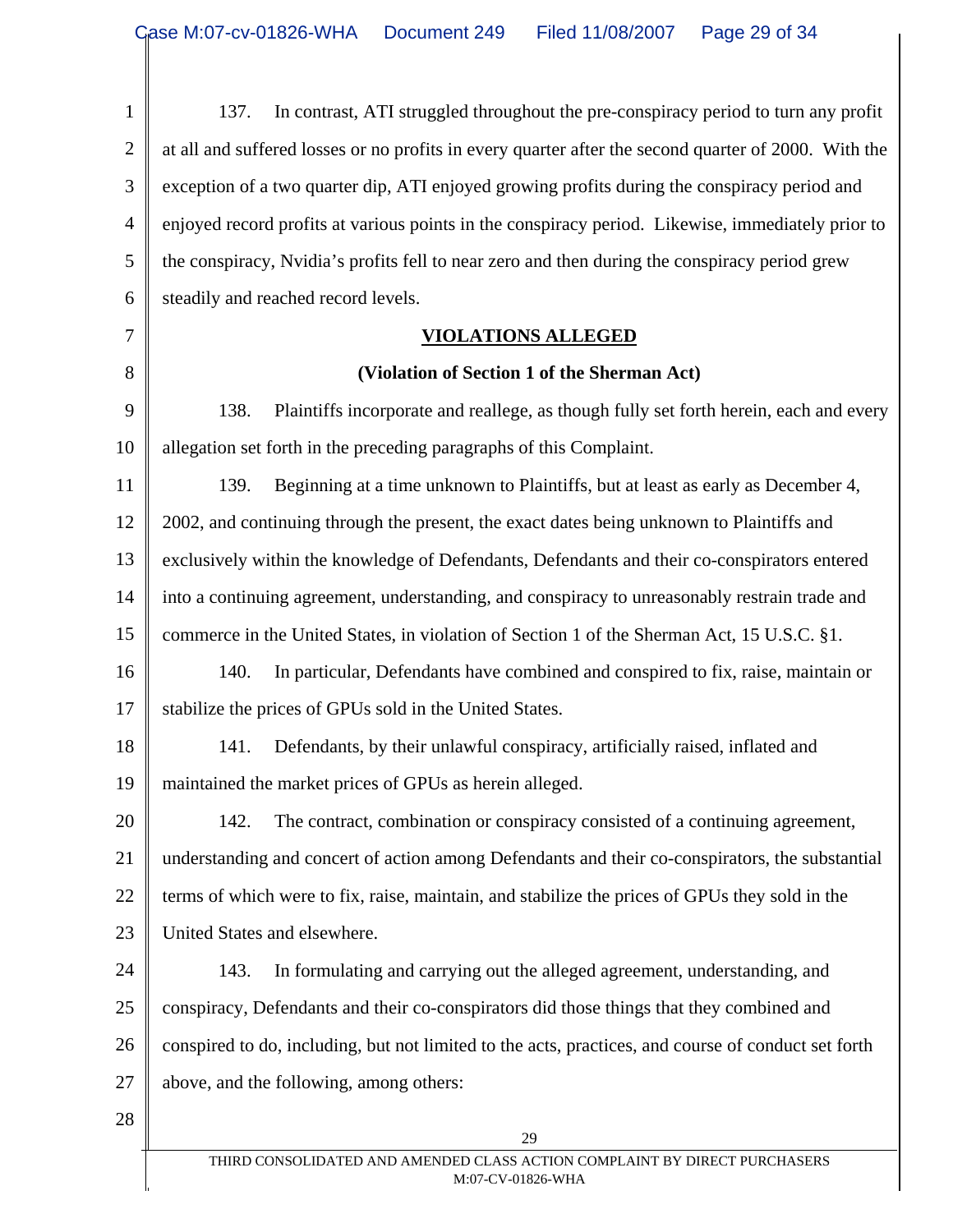|                | Case M:07-cv-01826-WHA                                                                          | Document 249<br>Filed 11/08/2007<br>Page 30 of 34                                  |  |  |  |  |
|----------------|-------------------------------------------------------------------------------------------------|------------------------------------------------------------------------------------|--|--|--|--|
|                |                                                                                                 |                                                                                    |  |  |  |  |
| $\mathbf{1}$   | Participated in meetings and conversations to discuss GPU prices;<br>a.                         |                                                                                    |  |  |  |  |
| $\overline{2}$ | $\mathbf b$ .                                                                                   | Agreed to limit competition in innovation by agreeing upon the                     |  |  |  |  |
| 3              |                                                                                                 | timing of new product releases;                                                    |  |  |  |  |
| 4              | c.                                                                                              | Agreed to manipulate prices and supply of GPUs in a manner that                    |  |  |  |  |
| 5              | deprived purchasers of GPUs of free and open competition;                                       |                                                                                    |  |  |  |  |
| 6              | d.                                                                                              | Issued price announcements and price quotations in accordance                      |  |  |  |  |
| $\overline{7}$ | with the agreements reached; and                                                                |                                                                                    |  |  |  |  |
| 8              | e.                                                                                              | Sold GPUs to customers in the United States at non-competitive                     |  |  |  |  |
| 9              | prices.                                                                                         |                                                                                    |  |  |  |  |
| 10             | The combination and conspiracy alleged herein has had the following effects,<br>144.            |                                                                                    |  |  |  |  |
| 11             | among others:                                                                                   |                                                                                    |  |  |  |  |
| 12             | a.                                                                                              | Price competition in the sale of GPUs has been restrained,                         |  |  |  |  |
| 13             | suppressed and/or eliminated in the United States;                                              |                                                                                    |  |  |  |  |
| 14             | $b$ .<br>Innovation competition in the sale of GPUs has been restrained,                        |                                                                                    |  |  |  |  |
| 15             | suppressed and/or eliminated in the United States;                                              |                                                                                    |  |  |  |  |
| 16             | Prices for GPUs sold by Defendants and their co-conspirators have<br>c.                         |                                                                                    |  |  |  |  |
| 17             | been fixed, raised, maintained, and stabilized at artificially high, non-competitive            |                                                                                    |  |  |  |  |
| 18             |                                                                                                 | levels throughout the United States; and                                           |  |  |  |  |
| 19             | d.                                                                                              | Those that purchased GPUs from Defendants have been deprived                       |  |  |  |  |
| 20             |                                                                                                 | the benefits of free and open competition.                                         |  |  |  |  |
| 21             | 145.                                                                                            | As a direct result of the unlawful conduct of Defendants and their co-conspirators |  |  |  |  |
| 22             | in furtherance of their continuing contract, combination, and conspiracy, Plaintiffs have been  |                                                                                    |  |  |  |  |
| 23             | injured and will continue to be injured in their business and property by paying more for GPUs  |                                                                                    |  |  |  |  |
| 24             | purchased directly from Defendants and their co-conspirators than they would have paid and will |                                                                                    |  |  |  |  |
| 25             | pay in the absence of the combination and conspiracy.                                           |                                                                                    |  |  |  |  |
| 26             | 146.                                                                                            | These violations are continuing and will continue unless enjoined by this Court.   |  |  |  |  |
| 27             |                                                                                                 |                                                                                    |  |  |  |  |
| 28             |                                                                                                 | 30                                                                                 |  |  |  |  |
|                | THIRD CONSOLIDATED AND AMENDED CLASS ACTION COMPLAINT BY DIRECT PURCHASERS                      |                                                                                    |  |  |  |  |
|                |                                                                                                 | M:07-CV-01826-WHA                                                                  |  |  |  |  |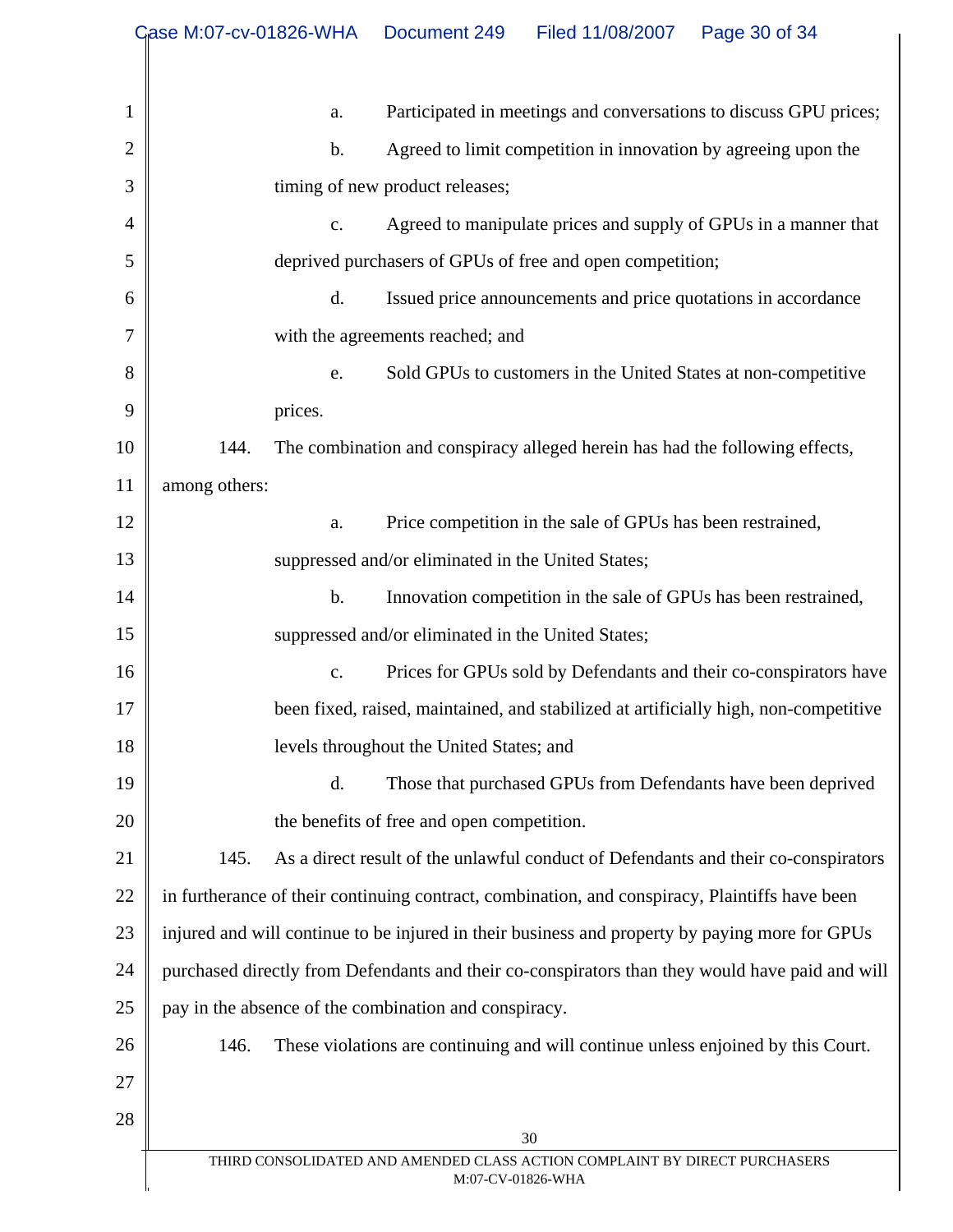| $\mathbf{1}$   | Pursuant to Section 16 of the Clayton Act, 15 U.S.C. § 26, Plaintiffs and the Class<br>147.            |  |  |  |
|----------------|--------------------------------------------------------------------------------------------------------|--|--|--|
| $\overline{2}$ | seek the issuance of an injunction against Defendants, preventing and restraining the violations       |  |  |  |
| 3              | alleged herein.                                                                                        |  |  |  |
| 4              | 148.<br>As a result of Defendants' and their co-conspirators' violation of Section 1 of the            |  |  |  |
| 5              | Sherman Act, 15 U.S.C. § 1, Plaintiffs seek treble damages and costs of suit, including reasonable     |  |  |  |
| 6              | attorneys' fees, pursuant to 15 U.S.C. § 15.                                                           |  |  |  |
| 7              |                                                                                                        |  |  |  |
| 8              | <b>PRAYER FOR RELIEF</b>                                                                               |  |  |  |
| 9              | WHEREFORE, Plaintiffs pray as follows:                                                                 |  |  |  |
| 10             | That the Court determine that this action may be maintained as a class action under<br>A.              |  |  |  |
| 11             | Rules $23(a)$ , $23(b)(2)$ and $23(b)(3)$ of the Federal Rules of Civil Procedure;                     |  |  |  |
| 12             | <b>B.</b><br>That the Court adjudge and decree that the unlawful conduct, contract,                    |  |  |  |
| 13             | combination, and conspiracy alleged herein constitutes a violation of Section 1 of the Sherman         |  |  |  |
| 14             | Act, as alleged herein;                                                                                |  |  |  |
| 15             | C.<br>That Plaintiffs and the Class recover damages, as provided by the federal antitrust              |  |  |  |
| 16             | laws, and that a joint and several judgment in favor of Plaintiffs and the Class be entered against    |  |  |  |
| 17             | Defendants in an amount to be trebled in accordance with such laws;                                    |  |  |  |
| 18             | D.<br>That Defendants, their co-conspirators, successors, transferees, assigns, parents,               |  |  |  |
| 19             | subsidiaries, affiliates, and the officers, directors, partners, agents and employees thereof, and all |  |  |  |
| 20             | other persons acting or claiming to act on behalf of Defendants, or in concert with them, be           |  |  |  |
| 21             | permanently enjoined and restrained from, in any manner, directly or indirectly, continuing,           |  |  |  |
| 22             | maintaining or renewing the combinations, conspiracy, agreement, understanding, or concert of          |  |  |  |
| 23             | action, or adopting or following any practice, plan, program, or design having a similar purpose       |  |  |  |
| 24             | or effect in restraining competition;                                                                  |  |  |  |
| 25             | E.<br>That the Court award Plaintiffs and the Class they represent pre-judgment and                    |  |  |  |
| 26             | post-judgment interest as permitted by law;                                                            |  |  |  |
| 27             | F.<br>That Plaintiffs and the members of the Class recover their costs of suit, including              |  |  |  |
| 28             | reasonable attorneys' fees as provided by law; and<br>31                                               |  |  |  |
|                | THIRD CONSOLIDATED AND AMENDED CLASS ACTION COMPLAINT BY DIRECT PURCHASERS<br>M:07-CV-01826-WHA        |  |  |  |
|                |                                                                                                        |  |  |  |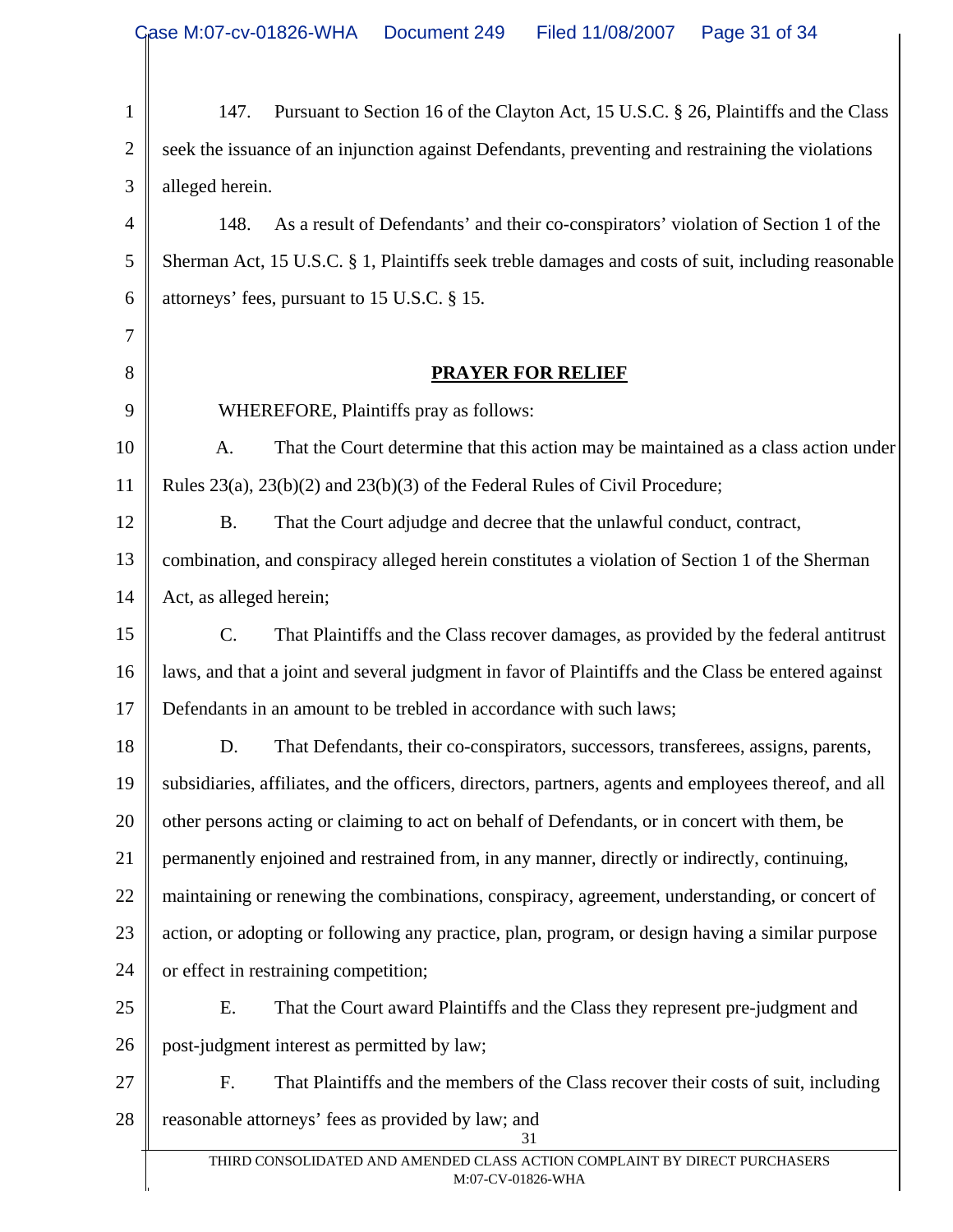|                | Case M:07-cv-01826-WHA<br>Document 249<br>Filed 11/08/2007<br>Page 32 of 34                     |  |  |  |  |  |  |  |
|----------------|-------------------------------------------------------------------------------------------------|--|--|--|--|--|--|--|
|                |                                                                                                 |  |  |  |  |  |  |  |
| $\mathbf 1$    | G.<br>That the Court award Plaintiffs and the Class they represent such other and further       |  |  |  |  |  |  |  |
| $\overline{2}$ | relief as may be necessary and appropriate.                                                     |  |  |  |  |  |  |  |
| 3              | <b>JURY TRIAL DEMANDED</b>                                                                      |  |  |  |  |  |  |  |
| 4              |                                                                                                 |  |  |  |  |  |  |  |
| 5              | Pursuant to Fed. R. Civ. P. 38(b), Plaintiffs demand a trial by jury of all of the claims       |  |  |  |  |  |  |  |
| 6              | asserted in this Complaint so triable.                                                          |  |  |  |  |  |  |  |
| 7              |                                                                                                 |  |  |  |  |  |  |  |
| 8              |                                                                                                 |  |  |  |  |  |  |  |
| 9              | Dated this 8th day of November, 2007.<br>Respectfully submitted,                                |  |  |  |  |  |  |  |
| 10             |                                                                                                 |  |  |  |  |  |  |  |
| 11             | $\sqrt{s}$ William A. Isaacson<br>William A. Isaacson (pro hac vice)                            |  |  |  |  |  |  |  |
| 12             | <b>BOIES, SCHILLER &amp; FLEXNER LLP</b><br>5301 Wisconsin Avenue, NW, Suite 800                |  |  |  |  |  |  |  |
| 13             | Washington, DC 20015<br>Telephone: 202-237-2727                                                 |  |  |  |  |  |  |  |
| 14             | Facsimile: 202-237-6131<br>wisaacson@bsfllp.com                                                 |  |  |  |  |  |  |  |
| 15             |                                                                                                 |  |  |  |  |  |  |  |
| 16             | John F. Cove, Jr. (CA Bar No. 212213)<br>David W. Shapiro (CA Bar No. 219265)                   |  |  |  |  |  |  |  |
| 17             | Kevin J. Barry (CA Bar No. 229748)                                                              |  |  |  |  |  |  |  |
| 18             | <b>BOIES, SCHILLER &amp; FLEXNER LLP</b><br>1999 Harrison Street, Suite 900                     |  |  |  |  |  |  |  |
| 19             | Oakland, CA 94612<br>Telephone: 510-874-1000                                                    |  |  |  |  |  |  |  |
| 20             | Facsimile: 510-874-1460                                                                         |  |  |  |  |  |  |  |
| 21             | jcove@bsfllp.com<br>kbarry@bsfllp.com                                                           |  |  |  |  |  |  |  |
| 22             | Philip J. Iovieno ( <i>pro hac vice</i> )                                                       |  |  |  |  |  |  |  |
| 23             | Anne M. Nardacci (pro hac vice)<br><b>BOIES, SCHILLER &amp; FLEXNER LLP</b>                     |  |  |  |  |  |  |  |
| 24             | 10 North Pearl Street, 4th Floor<br>Albany, NY 12207                                            |  |  |  |  |  |  |  |
| 25             | Telephone: 518-434-0600<br>Facsimile: 518-434-0665                                              |  |  |  |  |  |  |  |
| 26             | piovieno@bsfllp.com<br>anardacci@bsfllp.com                                                     |  |  |  |  |  |  |  |
| 27             | Attorneys for Plaintiff Jordan Walker                                                           |  |  |  |  |  |  |  |
| 28             | <b>Interim Class Counsel For Direct Purchaser</b><br>Plaintiffs                                 |  |  |  |  |  |  |  |
|                | 32                                                                                              |  |  |  |  |  |  |  |
|                | THIRD CONSOLIDATED AND AMENDED CLASS ACTION COMPLAINT BY DIRECT PURCHASERS<br>M:07-CV-01826-WHA |  |  |  |  |  |  |  |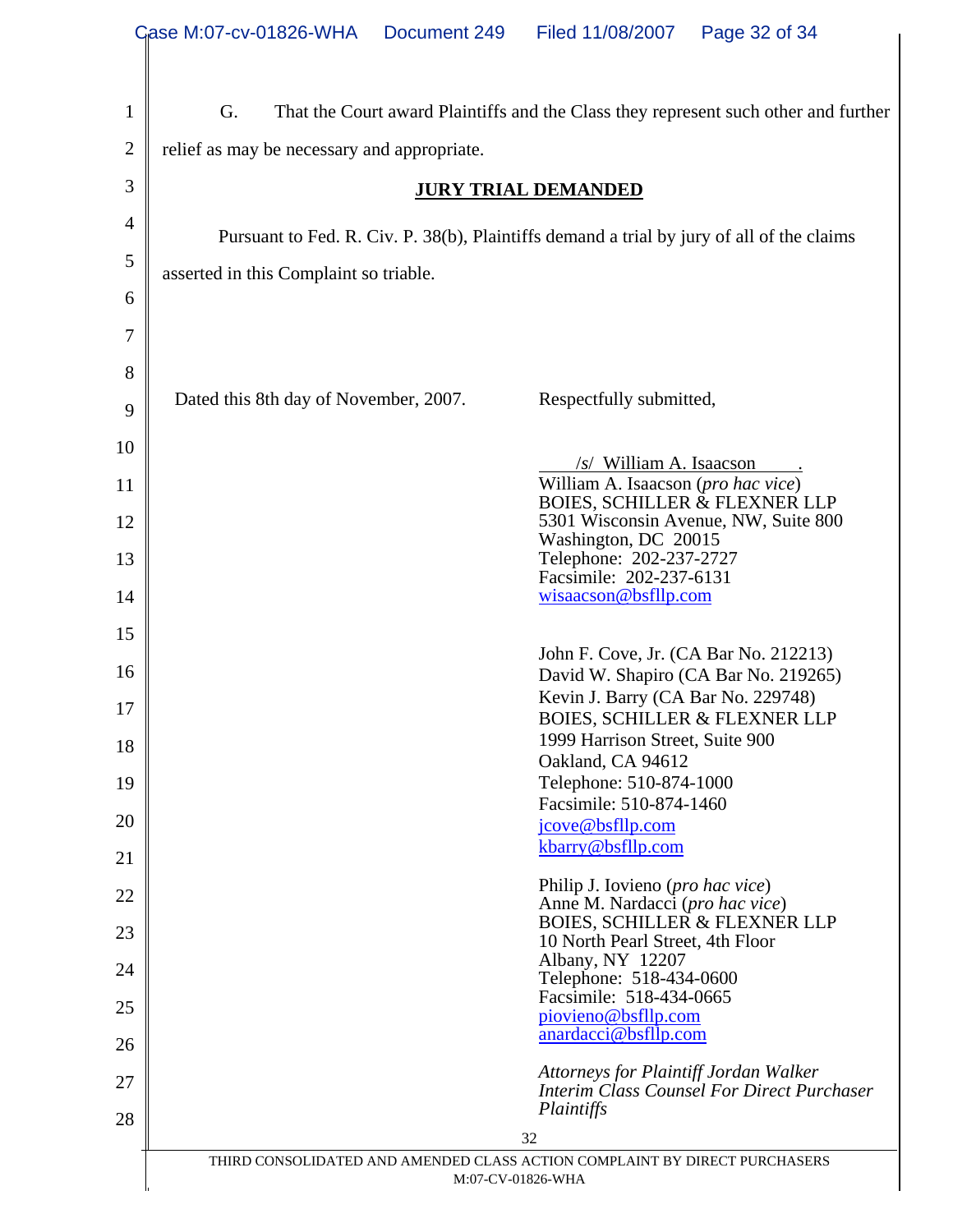|                | Case M:07-cv-01826-WHA                                                               | Document 249 | Filed 11/08/2007                                                             | Page 33 of 34                                       |  |  |
|----------------|--------------------------------------------------------------------------------------|--------------|------------------------------------------------------------------------------|-----------------------------------------------------|--|--|
|                |                                                                                      |              |                                                                              |                                                     |  |  |
| $\mathbf{1}$   | OF COUNSEL                                                                           |              |                                                                              |                                                     |  |  |
| $\overline{2}$ | Nicholas Gravante                                                                    |              | Reginald Terrell                                                             |                                                     |  |  |
| 3              | <b>BOIES, SCHILLER &amp; FLEXNER LLP</b><br>575 Lexington Avenue, 7th Floor          |              | THE TERRELL LAW GROUP<br>$223$ $25^{\text{th}}$ Street<br>Richmond, CA 94804 |                                                     |  |  |
| $\overline{4}$ | New York, NY 94612<br>Telephone: 212-446-2300                                        |              |                                                                              | Telephone: 510-237-9700                             |  |  |
| 5              | Facsimile: 212-446-2350<br>ngravante@bsfllp.com                                      |              |                                                                              | Facsimile: 510-237-4616                             |  |  |
| 6              | Stuart H. Singer                                                                     |              | Donald Amamgbo                                                               | AMAMGBO & ASSOCIATES                                |  |  |
| $\overline{7}$ | <b>BOIES, SCHILLER &amp; FLEXNER LLP</b><br>100 South East Second Street, Suite 2800 |              | Oakland, CA 94621                                                            | 7901 Oakport Street, Suite 4900                     |  |  |
| 8              | Miami, FL 33131<br>Telephone: 305-539-8400                                           |              |                                                                              | Telephone: 510-615-6000<br>Facsimile: 510-615-6025  |  |  |
| 9              | Facsimile: 305-539-1307<br>ssinger@bsflip.com                                        |              | Judith Blackwell                                                             |                                                     |  |  |
| 10             | <b>Attorneys for Plaintiff Jordan Walker</b>                                         |              | 584 Valla Vista Avenue                                                       | <b>BLACKWELL &amp; BLACKWELL</b>                    |  |  |
| 11             | <b>Interim Class Counsel For Direct Purchaser</b>                                    |              | Oakland, CA 94610                                                            | Telephone: 510-689-8888                             |  |  |
| 12             | Plaintiffs                                                                           |              |                                                                              | E-mail: judithblackwell@aol.com                     |  |  |
| 13             |                                                                                      |              |                                                                              |                                                     |  |  |
| 14             | Joseph T. Piscitello<br>LAW OFFICES OF JOSEPH T.                                     |              | Lawrence D. Nwajei                                                           | LAW OFFICES OF LAWRENCE D.                          |  |  |
|                | PISCITELLO<br>234 Delancey Street                                                    |              | <b>NWAJEI</b>                                                                | 5850 Canoga Ave., Ste 400                           |  |  |
| 15             | Philadelphia, PA 19106<br>Telephone: 215-636-9988                                    |              |                                                                              | Woodland Hills, CA 91367<br>Telephone: 818-710-2775 |  |  |
| 16             | Facsimile: 215-636-9987<br>jtplaw@jtplegal.com                                       |              | Facimile: 818-914-4851                                                       | E-mail: <i>dnwajei@aol.com</i>                      |  |  |
| 17             | <b>Attorneys for Plaintiff Walker</b>                                                |              |                                                                              | <b>Attorneys for Plaintiff Williams</b>             |  |  |
| 18             | Eugene A. Spector                                                                    |              | Mario N. Alioto                                                              |                                                     |  |  |
| 19             | Jeffrey J. Corrigan<br>Jay S. Cohen                                                  |              | Lauren C. Russell                                                            | TRUMP, ALIOTO, TRUMP &                              |  |  |
| 20             | SPECTOR, ROSEMAN & KODROFF, P.C.<br>1818 Market Street, Suite 2500                   |              | PRESCOTT, LLP                                                                |                                                     |  |  |
| 21             | Philadelphia, PA 19103<br>Telephone: 215-496-0300                                    |              | 2280 Union Street                                                            | San Francisco, CA 94123                             |  |  |
| 22             | Facsimile: 215-496-6611<br>espector@srk-law.com                                      |              |                                                                              | Telephone: 415-563-7200<br>Facsimile: 415-346-0679  |  |  |
| 23             | jcorrigan@srk-law.com<br>jcohen@srk-law.com                                          |              | malioto@tatp.com                                                             |                                                     |  |  |
| 24             | <b>Attorneys for Plaintiff Bensignor</b>                                             |              | laurenrussell@tatp.com                                                       |                                                     |  |  |
| 25             |                                                                                      |              |                                                                              | <b>Attorneys for Plaintiff Juskiewicz</b>           |  |  |
| 26             |                                                                                      |              |                                                                              |                                                     |  |  |
| 27             |                                                                                      |              |                                                                              |                                                     |  |  |
| 28             |                                                                                      |              | 33                                                                           |                                                     |  |  |
|                |                                                                                      |              | THIRD CONSOLIDATED AND AMENDED CLASS ACTION COMPLAINT BY DIRECT PURCHASERS   |                                                     |  |  |
|                | M:07-CV-01826-WHA                                                                    |              |                                                                              |                                                     |  |  |